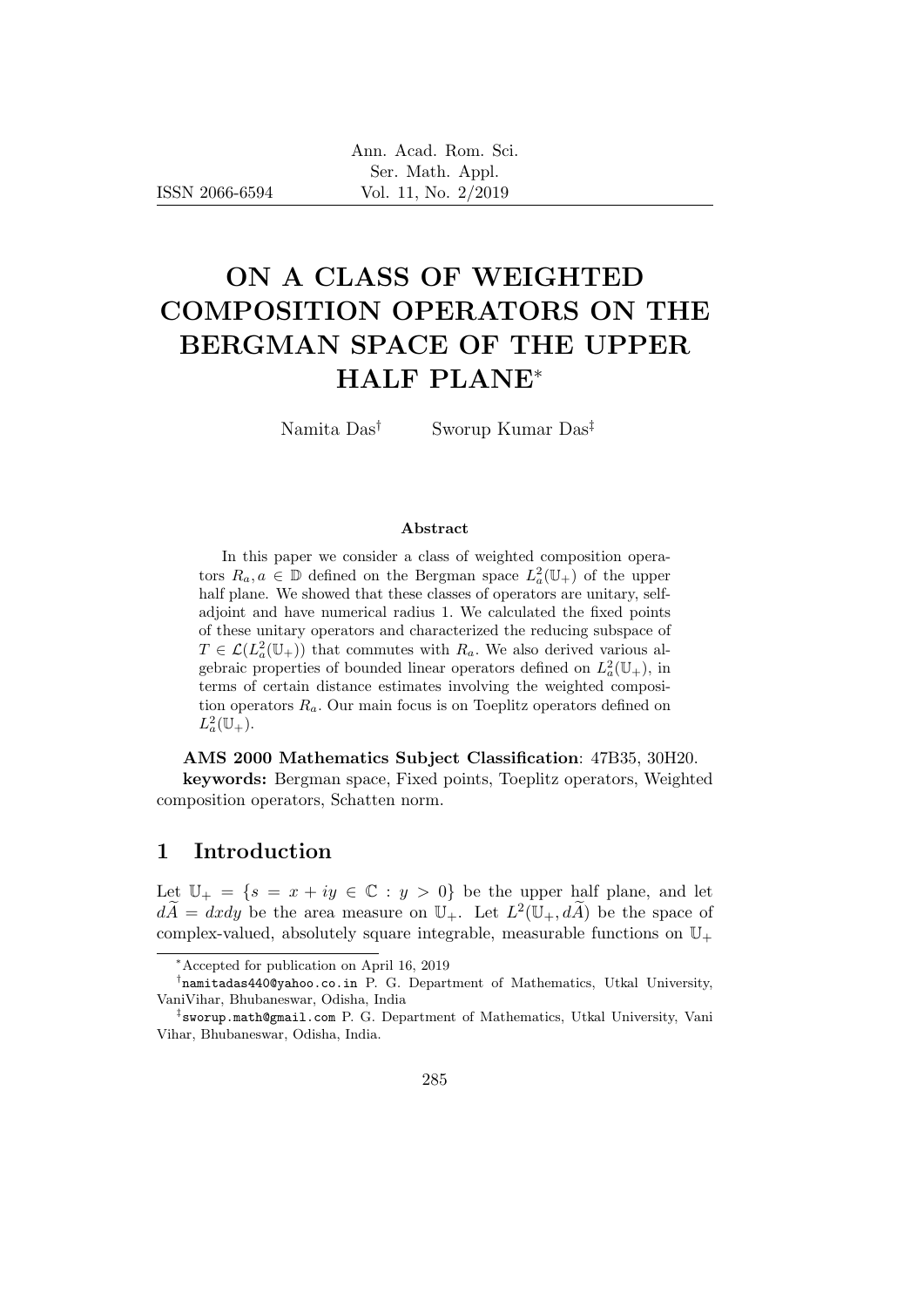with respect to the area measure  $d\tilde{A}$ . The space  $L^2(\mathbb{U}_+, d\tilde{A})$  is a Hilbert space with the inner product defined by

$$
\langle f, g \rangle = \int_{\mathbb{U}_+} f(s) \overline{g(s)} d\widetilde{A}(s).
$$

Let  $L^2_a(\mathbb{U}_+)$  be the subspace of  $L^2(\mathbb{U}_+, d\widetilde{A})$  consisting of those functions of  $L^2(\mathbb{U}_+, d\widetilde{A})$  that are analytic on  $\mathbb{U}_+$ . The space  $L^2_a(\mathbb{U}_+)$  is a closed subspace of  $L^2(\mathbb{U}_+, d\widetilde{A})$  and it is called the Bergman space of the upper half plane. It is well known that  $L^2_a(\mathbb{U}_+)$  is a reproducing kernel Hilbert space [4] and the reproducing kernel is given by

$$
K_w(z) = -\frac{1}{\pi(\overline{w} - z)^2}, \ w, \ z \in \mathbb{U}_+.
$$

The orthogonal (Bergman) projection from  $L^2(\mathbb{U}_+, d\widetilde{A})$  onto  $L^2_a(\mathbb{U}_+)$  is given by

$$
(P_+f)(w) = \langle f, K_w \rangle, \ w \in \mathbb{U}_+.
$$

Let  $L^{\infty}(\mathbb{U}_{+})$  be the space of complex valued, essentially bounded, Lebesgue measurable functions on  $\mathbb{U}_+$ . For  $\varphi \in L^{\infty}(\mathbb{U}_+)$ , define

$$
||\varphi||_{\infty} = ess \sup_{s \in \mathbb{U}_+} |\varphi(s)|.
$$

The space  $L^{\infty}(\mathbb{U}_{+})$  is a Banach space with respect to the essential supremum norm. For  $\varphi \in L^{\infty}(\mathbb{U}_{+}),$  we define the Toeplitz operator  $T_{\varphi}$  from  $L^2_a(\mathbb{U}_+)$  into  $L^2_a(\mathbb{U}_+)$  with generating symbol  $\varphi$  by  $T_\varphi f = P_+(\varphi f)$ , where  $P_+$  denote the orthogonal projection from  $L^2(\mathbb{U}_+, d\widetilde{A})$  onto  $L^2_a(\mathbb{U}_+)$ . The Toeplitz operator  $T_{\varphi}$  is bounded and  $||T_{\varphi}|| \leq ||\varphi||_{\infty}$ . For more details see [4]. The big Hankel operator  $H_{\varphi}$  from  $L^2_a(\mathbb{U}_+)$  into  $(L^2_a(\mathbb{U}_+))^{\perp}$  is defined by  $H_{\varphi}f = (I - P_{+})(\varphi f), f \in L^{2}_{a}(\mathbb{U}_{+}).$  The little Hankel operator  $h_{\varphi}$ from  $L^2_a(\mathbb{U}_+)$  into  $\overline{L^2_a(\mathbb{U}_+)}$  is defined by  $h_{\varphi}f = \overline{P}_+(\varphi f)$ , where  $\overline{P}_+$  is the projection operator from  $L^2(\mathbb{U}_+, d\widetilde{A})$  onto  $\overline{L_a^2(\mathbb{U}_+)} = {\{\overline{f} : f \in L_a^2(\mathbb{U}_+)\}}$ . Let  $\mathbb{D} := \{z \in \mathbb{C} : |z| < 1\}$  be the open unit disk and  $dA(z)$  be the Lebesgue area measure on the open unit disk D normalized so that the measure of the disk  $D$  is 1. In rectangular and polar coordinates, we have  $dA(z) = \frac{1}{\pi}dxdy = \frac{1}{\pi}$  $\frac{1}{\pi} r dr d\theta$ . The Bergman space of open unit disk,  $L^2_a(\mathbb{D})$ is defined to be the subspace of  $L^2(\mathbb{D}, dA)$  consisting of analytic functions. The sequence of functions  $e_n(z) = \sqrt{n+1} z^n$ ,  $n = 0, 1, 2, \dots, z \in \mathbb{D}$  form an orthonormal basis for  $L^2_a(\mathbb{D})$ . The Bergman kernel or the reproducing kernel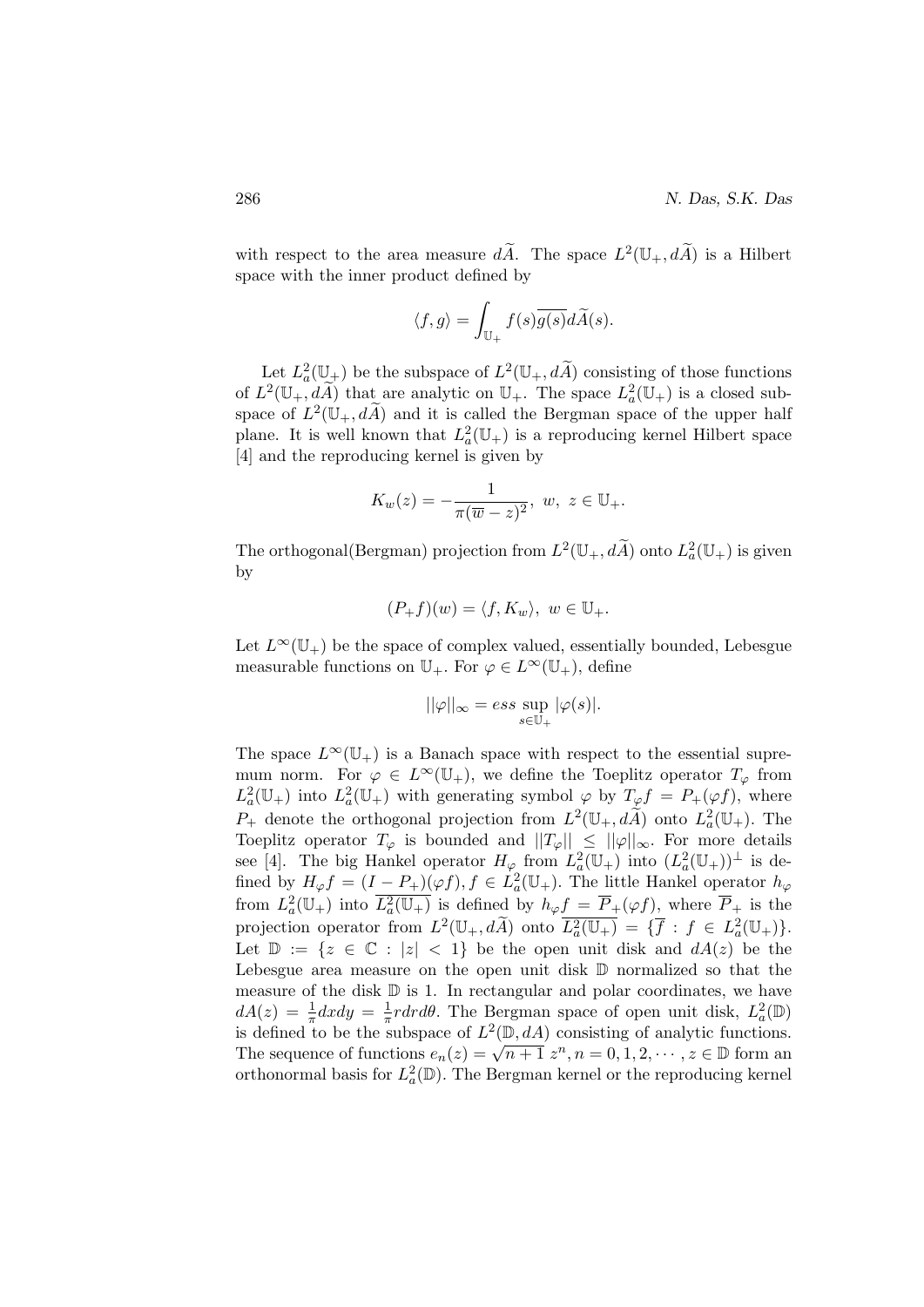of  $\mathbb{D}$  of  $L^2_a(\mathbb{D})$  is given by  $K(z,w)=\frac{1}{(1-z\overline{w})^2}$ . Let  $L^{\infty}(\mathbb{D})$  be the space of all complex-valued, essentially bounded, Lebesgue measurable functions on D and  $P: L^2(\mathbb{D}, dA) \to L^2_a(\mathbb{D})$  be the Bergman projection given by

$$
Pf(z) = \int_{\mathbb{D}} K(z, w) f(w) dA(w) = \int_{\mathbb{D}} \frac{f(w)}{(1 - z\overline{w})^2} dA(w).
$$

For  $\varphi \in L^{\infty}(\mathbb{D})$ , we define the Toeplitz operator  $\mathcal{T}_{\varphi}$  from  $L^2_a(\mathbb{D})$  into itself by  $\mathcal{T}_{\varphi}f = P(\varphi f), f \in L^2_a(\mathbb{D}).$ 

The layout of this paper is as follows: In section 2, we establish an isomorphism between  $L^2_a(\mathbb{U}_+)$  and  $L^2_a(\mathbb{D})$ . We also introduce a class of weighted composition operators  $R_a, a \in \mathbb{D}$  defined on  $L^2_a(\mathbb{U}_+)$  which are also selfadjoint and unitary. We showed that these operators satisfy certain intertwining properties with Toeplitz, Hankel and little Hankel operators. In section 3, we established that the numerical radius of the operators  $R_a, a \in \mathbb{D}$ are equal to 1 and calculated the fixed points of these unitary operators that are also involutions. We characterized the reducing subspaces of the operators  $T \in \mathcal{L}(L_a^2(\mathbb{U}_+))$  that commutes with  $R_a$  for some  $a \in \mathbb{D}$ . In section 4, we showed that the Toeplitz operator  $T_G$  defined on  $L^2_a(\mathbb{U}_+)$  with symbol  $G \in h^{\infty}(\mathbb{U}_{+})$  is positive if and only if the symbol  $G \geq 0$ . We showed that if  $\varphi \geq 0$  and  $\varphi \in h^{\infty}(\mathbb{U}_{+})$  and  $||R_{a}-T_{\varphi}|| < 1$ , for some  $a \in \mathbb{D}$ , then  $T_G$  is invertible. Further we showed that if  $\varphi \geq 0, \varphi \in h^{\infty}(\mathbb{U}_{+})$  and  $||R_{a}-T_{\varphi}|| \leq 1$ , for some  $a \in \mathbb{D}$  then  $T_{\varphi}$  is not invertible if and only if  $||I - T_{\varphi}|| = ||I - \frac{T_{\varphi}}{2}||$  $\frac{1}{2}$ || = 1. In section 5, we deal with Schatten class operators defined on  $L^2_a(\mathbb{\tilde{U}}_+)$ . We showed that if  $\varphi \in L^{\infty}(\mathbb{U}_{+})$  and  $T_{\varphi}$  is invertible with the polar decomposition  $T_{\varphi} = U|T_{\varphi}|$ , then for all  $a \in \mathbb{D}$  and for every  $A \in \mathcal{L}(L_a^2(\mathbb{U}_+))$  with  $UA = AU$ , the inequality  $||(U - T_{\varphi})A||_2 \leq ||(R_a - T_{\varphi})A||_2 \leq ||(U + T_{\varphi})A||_2$ holds. Further if  $T \in \mathcal{L}(L_a^2(\mathbb{U}_+))$  is positive and  $R_a - T$  is compact for some  $a \in \mathbb{D}$ , then  $I - T$  is compact and if  $R_a - T \in S_p(0 \lt p \leq \infty)$  for some  $a \in \mathbb{D}$ , then  $I - T \in S_p$ . We also established that if for some  $a \in \mathbb{D}$ ,  $R_a$  is a local maximum or a local minimum of  $O_p = ||U - T||_p^p, p > 1$  where U is unitary,  $T > 0$ , then

 $M_a = \{ (L' \circ \tau_{\varsigma_a}) t_{\varsigma_a}(g \circ L \circ \tau_{\varsigma_a}) : g \in L^2_a(\mathbb{D}), \text{ g is even} \}$ is a reducing subspace of T and  $||I - T||_p < ||R_a - T||_p$ .

# 2 On a class of weighted composition operators

In this section we establish an isomorphism between  $L^2_a(\mathbb{U}_+)$  and  $L^2_a(\mathbb{D})$ . We also introduce a class of weighted composition operators  $R_a, a \in \mathbb{D}$  defined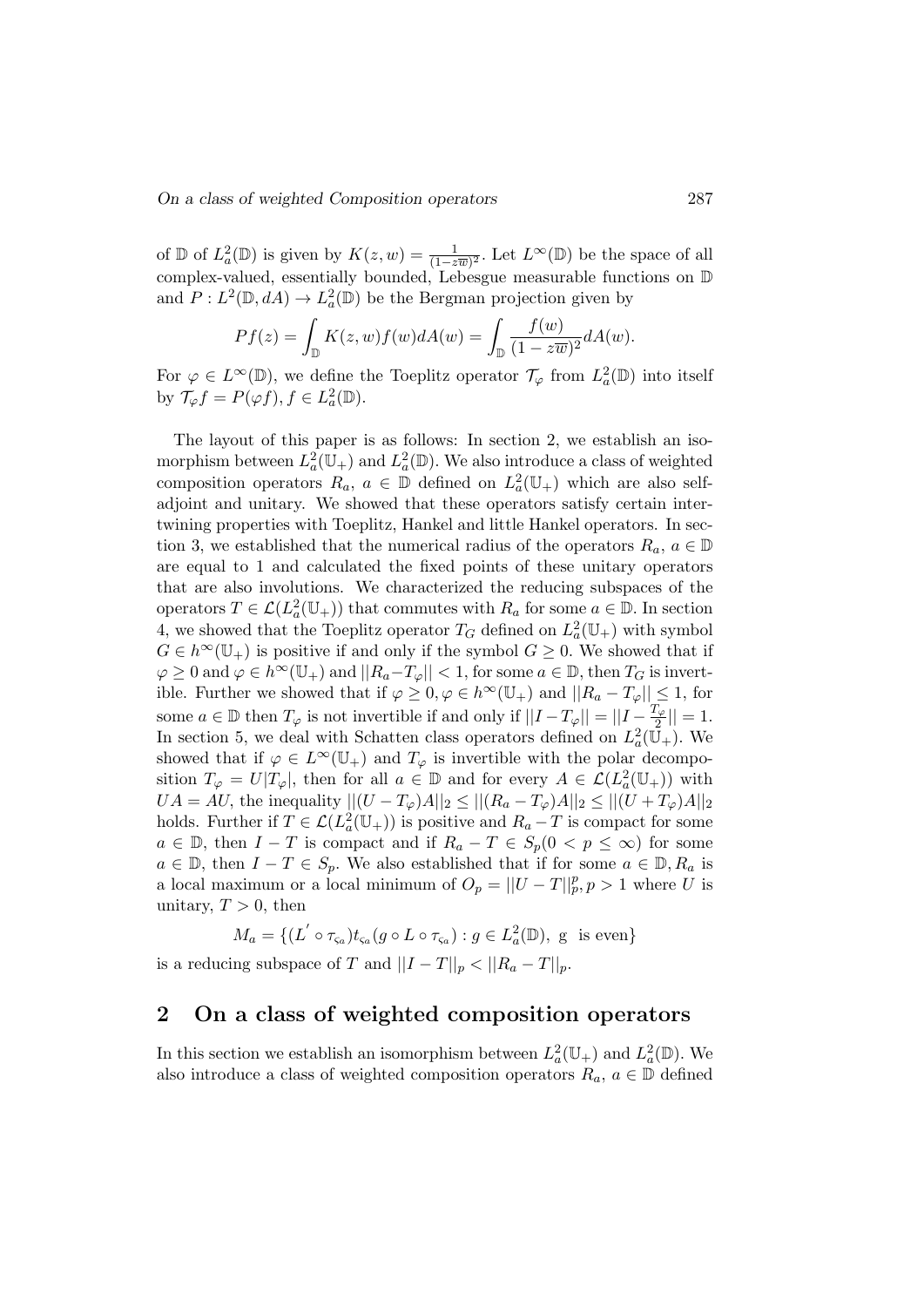on  $L^2_a(\mathbb{U}_+)$  which are also self-adjoint and unitary. We showed that these operators satisfy certain intertwining properties with Toeplitz, Hankel and little Hankel operators.

Let  $L: \mathbb{U}_+ \to \mathbb{D}$  be defined by  $L(s) = \frac{i - s}{i + s} = z$ . Then L is one one and onto and  $L^{-1}: \mathbb{D} \to \mathbb{U}_+$  is given by

$$
L^{-1}(z) = i\frac{1-z}{1+z} = s.
$$

Further  $L'(s) = \frac{-2i}{(i+s)^2}$  and  $(L^{-1})'(z) = \frac{-2i}{(1+z)^2}$ . Let  $\mathcal{W} : L^2_a(\mathbb{D}) \to$  $L^2_a(\mathbb{U}_+)$  be defined by

$$
(\mathcal{W}g)(s) = g(Ls) \frac{2i}{\sqrt{\pi}(i+s)^2}.
$$

Then  $W^{-1}: L^2_a(\mathbb{U}_+) \to L^2_a(\mathbb{D})$  is given by

$$
(\mathcal{W}^{-1}G)(z) = (2i)\sqrt{\pi}G\left(L^{-1}(z)\right)\frac{1}{(1+z)^2}.
$$

Notice that  $W^{-1}Wg = g$  for all  $g \in L^2_a(\mathbb{D})$  and  $WW^{-1}G = G$  for all  $G \in L^2_a(\mathbb{U}_+)$ . This can be verified as follows:

$$
((\mathcal{W}^{-1}\mathcal{W})g)(z) = \mathcal{W}^{-1}\left(g(Ls)\frac{(2i)}{\sqrt{\pi}(i+s)^2}\right)
$$
  
\n
$$
= \frac{(2i)}{\sqrt{\pi}}\mathcal{W}^{-1}\left(g(Ls)\frac{1}{(i+s)^2}\right)
$$
  
\n
$$
= (2i)\sqrt{\pi}\frac{(2i)}{\sqrt{\pi}}g(L(L^{-1}z))\frac{1}{(i+L^{-1}z)^2}\frac{1}{(1+z)^2}
$$
  
\n
$$
= (-4)g(z)\left(\frac{1}{i+\frac{i-i z}{1+z}}\right)^2\frac{1}{(1+z)^2}
$$
  
\n
$$
= (-4)g(z)\left(\frac{1+z}{i+i z+i-iz}\right)^2\frac{1}{(1+z)^2}
$$
  
\n
$$
= (-4)g(z)\frac{1}{(2i)^2}
$$
  
\n
$$
= g(z), z \in \mathbb{D}, g \in L_a^2(\mathbb{D})
$$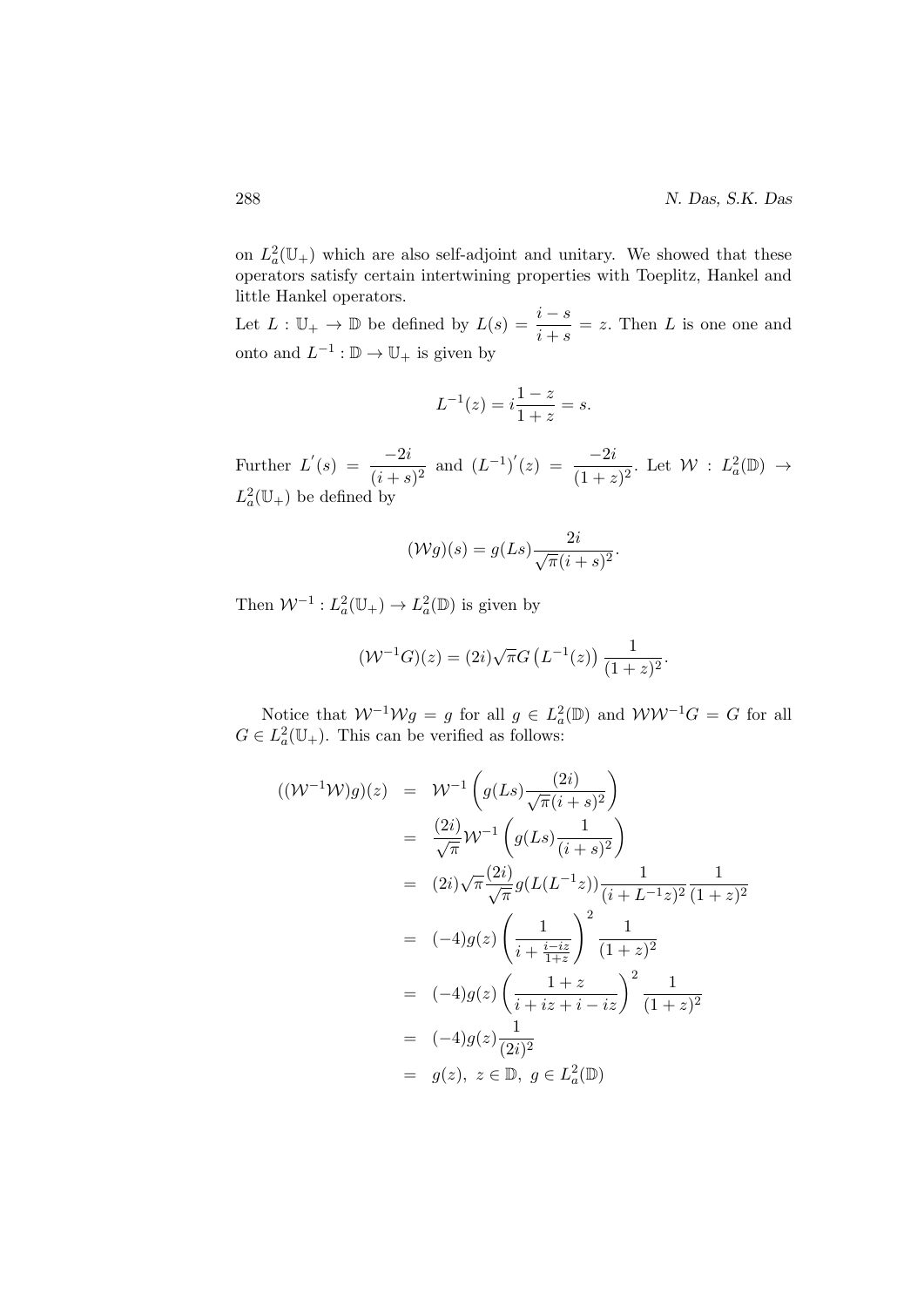and

$$
(\mathcal{W}\mathcal{W}^{-1}G)(s) = \mathcal{W}\left((2i)\sqrt{\pi}G(L^{-1}(z))\frac{1}{(1+z)^2}\right)
$$
  
\n
$$
= (2i)\sqrt{\pi}\mathcal{W}\left(G(L^{-1}(z))\frac{1}{(1+z)^2}\right)
$$
  
\n
$$
= (2i)\sqrt{\pi}\frac{(2i)}{\sqrt{\pi}}G(L^{-1}(Ls))\frac{1}{(i+Ls)^2}\frac{1}{(i+s)^2}
$$
  
\n
$$
= (-4)G(s)\left(\frac{1}{1+\frac{i-s}{i+s}}\right)^2\frac{1}{(i+s)^2}
$$
  
\n
$$
= (-4)G(s)\left(\frac{i+s}{i+s+i-s}\right)^2\frac{1}{(i+s)^2}
$$
  
\n
$$
= (-4)G(s)\frac{1}{(2i)^2}
$$
  
\n
$$
= G(s), s \in \mathbb{U}_+, G \in L_a^2(\mathbb{U}_+).
$$

The functions  $\tau_a(s)$  given by  $\tau_a(s) = \frac{c + sd - 1}{s - d + sc} = \frac{(c - 1) + sd}{(1 + c)s - d}$  $\frac{(c-1)+cx}{(1+c)s-d}$  are automorphisms of  $\mathbb{U}_{+}$  where  $a = c + id \in \mathbb{D}$  and  $s \in \mathbb{U}_{+}$  and  $\tau_{a}'(s) =$  $1-|a|^2$  $\frac{1-|a|^2}{[(1+c)s-d]^2}$ . Let  $t_a(s) = \frac{|a|^2-1}{[(1+c)s-d]^2}$ .  $\frac{|a|^{2}-1}{[(1+c)s-d]^{2}}$ . Thus  $\tau'_{a}(s) = -t_{a}(s)$ . It is not difficult to see that  $(\tau_a \circ \tau_a)(s) = s$  and  $(t_a \circ \tau_a)(s)t_a(s) = 1$ , for all  $a \in$  $\mathbb{D}, s \in \mathbb{U}_+$ . For  $a \in \mathbb{D}$  consider the map  $R_a: L^2_a(\mathbb{U}_+) \to L^2_a(\mathbb{U}_+)$  defined by  $(R_a f)(s) = (f \circ \tau_a)(s) t_a(s)$ . For  $s \in \mathbb{U}_+,$ 

$$
(R_a^2 f)(s) = R_a[(f \circ \tau_a)(s)t_a(s)]
$$
  
= 
$$
(f \circ \tau_a \circ \tau_a)(s)(t_a \circ \tau_a)(s)t_a(s)
$$
  
= 
$$
f(s) \text{ since } (t_a \circ \tau_a)(s)t_a(s) = 1.
$$

That is,  $R_a^2 = I$  and  $R_a$  is an involution. The map  $R_a$  is also self-adjoint and unitary for all  $a \in \mathbb{D}$ . That is  $R_a^* = R_a$  and  $R_a R_a^* = R_a^* R_a = R_a^2 = I$ for all  $a \in \mathbb{D}$ . Notice that  $R_a$  can also be defined on  $(L^2(\mathbb{U}_+), d\tilde{A})$ . Further  $R_a(L_a^2(\mathbb{U}_+)) \subset L_a^2(\mathbb{U}_+)$  and  $R_a((L_a^2(\mathbb{U}_+))^{\perp}) \subset (L_a^2(\mathbb{U}_+))^{\perp}$ . Thus  $P_+R_a =$  $R_aP_+$ , for all  $a \in \mathbb{D}$ .

**Theorem 1.** Let  $a \in \mathbb{D}, \varphi \in L^{\infty}(\mathbb{U}_{+})$ . The following hold:

- (i)  $R_a T_\varphi R_a = T_{\varphi \circ \tau_a}$ .
- (ii)  $R_a H_\varphi R_a = H_{\varphi \circ \tau_a}$ .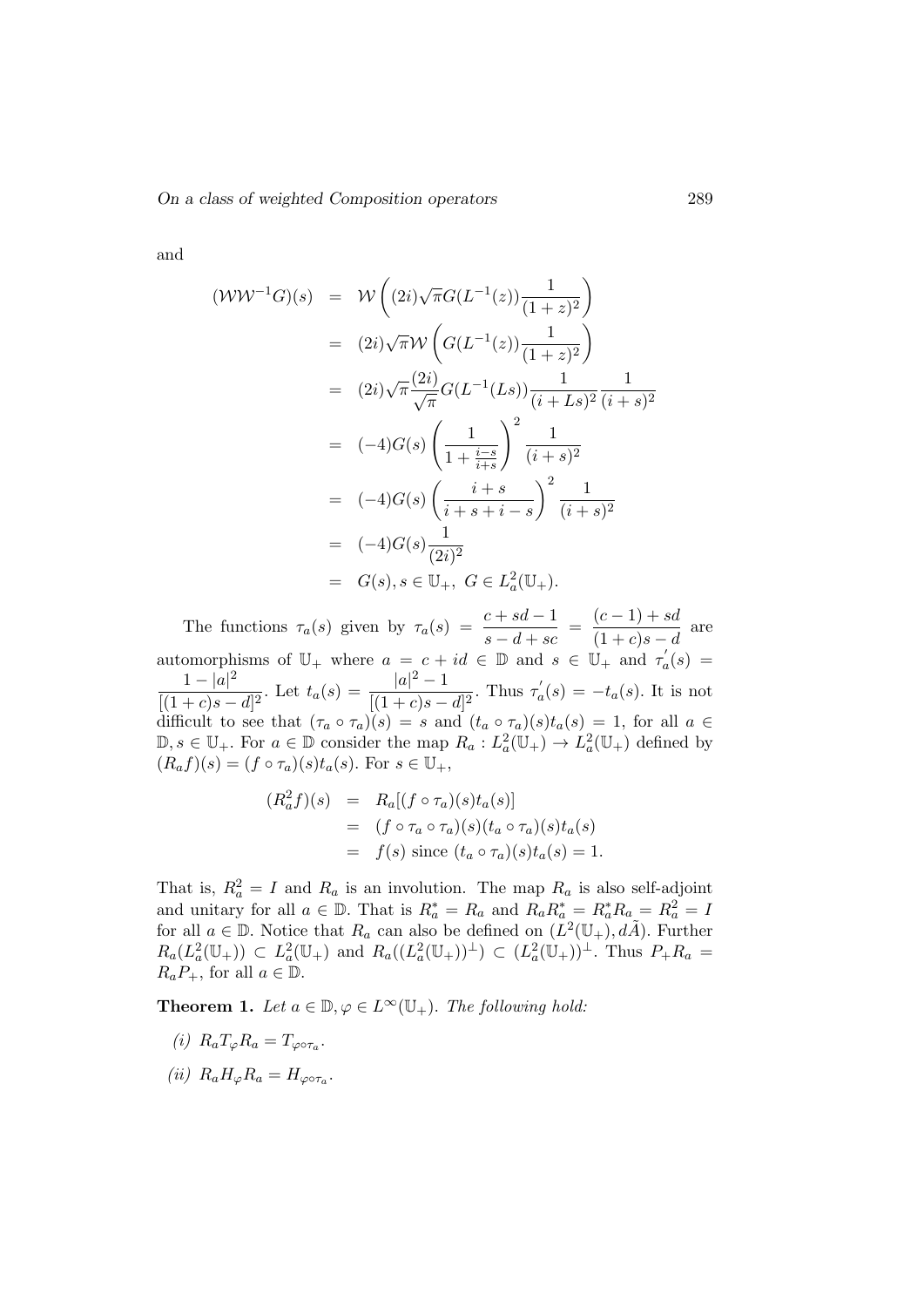290 N. Das, S.K. Das

(iii)  $R_a h_\varphi R_a = h_{\varphi \circ \tau_a}$ . *Proof.* (i) Let  $f \in L^2_a(\mathbb{U}_+)$ . Then

$$
R_a T_{\varphi} R_a f = R_a P_+(\varphi R_a f) = P_+ R_a M_{\varphi} R_a f,
$$

where  $M_{\varphi}f = \varphi f$  and  $R_a M_{\varphi} R_a f = R_a M_{\varphi} [(f \circ \tau_a) t_a] = R_a [\varphi(f \circ$  $\tau_a[t_a] = (\varphi \circ \tau_a)(f \circ \tau_a \circ \tau_a)(t_a \circ \tau_a)t_a = (\varphi \circ \tau_a)f$ . Thus  $R_aT_\varphi R_a f =$  $P_+[(\varphi \circ \tau_a)f] = T_{\varphi \circ \tau_a}f.$ 

(ii) Let  $f \in L^2_a(\mathbb{U}_+)$ . Then

$$
R_a H_{\varphi} R_a f = R_a H_{\varphi} [(f \circ \tau_a) t_a]
$$
  
=  $R_a (I - P_+)[\varphi (f \circ \tau_a) t_a]$   
=  $(I - P_+) R_a [\varphi (f \circ \tau_a) t_a]$   
=  $(I - P_+)[(\varphi \circ \tau_a) (f \circ \tau_a \circ \tau_a) (t_a \circ \tau_a) t_a]$   
=  $(I - P_+)[(\varphi \circ \tau_a) f]$   
=  $H_{\varphi \circ \tau_a} f.$ 

Thus  $R_a H_{\varphi} R_a = H_{\varphi \circ \tau_a}$ .

(iii) Observe that  $\overline{P_+} = JP_+J$ , where  $Jg(s) = g(\overline{s})$ , for  $g \in L^2(\mathbb{U}_+)$  and  $R_a\overline{P_+}g = \overline{P_+}R_a g$ , we obtain

$$
R_a h_{\varphi} R_a f = R_a h_{\varphi} [(f \circ \tau_a) t_a]
$$
  
\n
$$
= R_a \overline{P_+} [\varphi(f \circ \tau_a) t_a]
$$
  
\n
$$
= \overline{P_+} R_a [\varphi(f \circ \tau_a) t_a]
$$
  
\n
$$
= \overline{P_+} [(\varphi \circ \tau_a) (f \circ \tau_a \circ \tau_a) (t_a \circ \tau_a) t_a]
$$
  
\n
$$
= \overline{P_+} [(\varphi \circ \tau_a) f]
$$
  
\n
$$
= h_{\varphi \circ \tau_a} f, \text{ for all } f \in L_a^2(\mathbb{U}_+).
$$

Hence  $R_a h_{\varphi} R_a = h_{\varphi \circ \tau_a}$ .

 $\Box$ 

**Theorem 2.** If  $T \in \mathcal{L}(L_a^2(\mathbb{U}_+)), T \geq 0, TR_a \geq 0$  for some  $a \in \mathbb{D}$  then  $TR_a \leq T$ .

*Proof.* Since  $TR_a \geq 0$ , it follows that  $TR_a = (TR_a)^* = R_a^*T^* = R_aT$  and  $(T R_a)^2 = T R_a T R_a = T R_a R_a T = T^2$ . From Löwner-Heinz inequality [10], it follows that  $TR_a \leq T$ .  $\Box$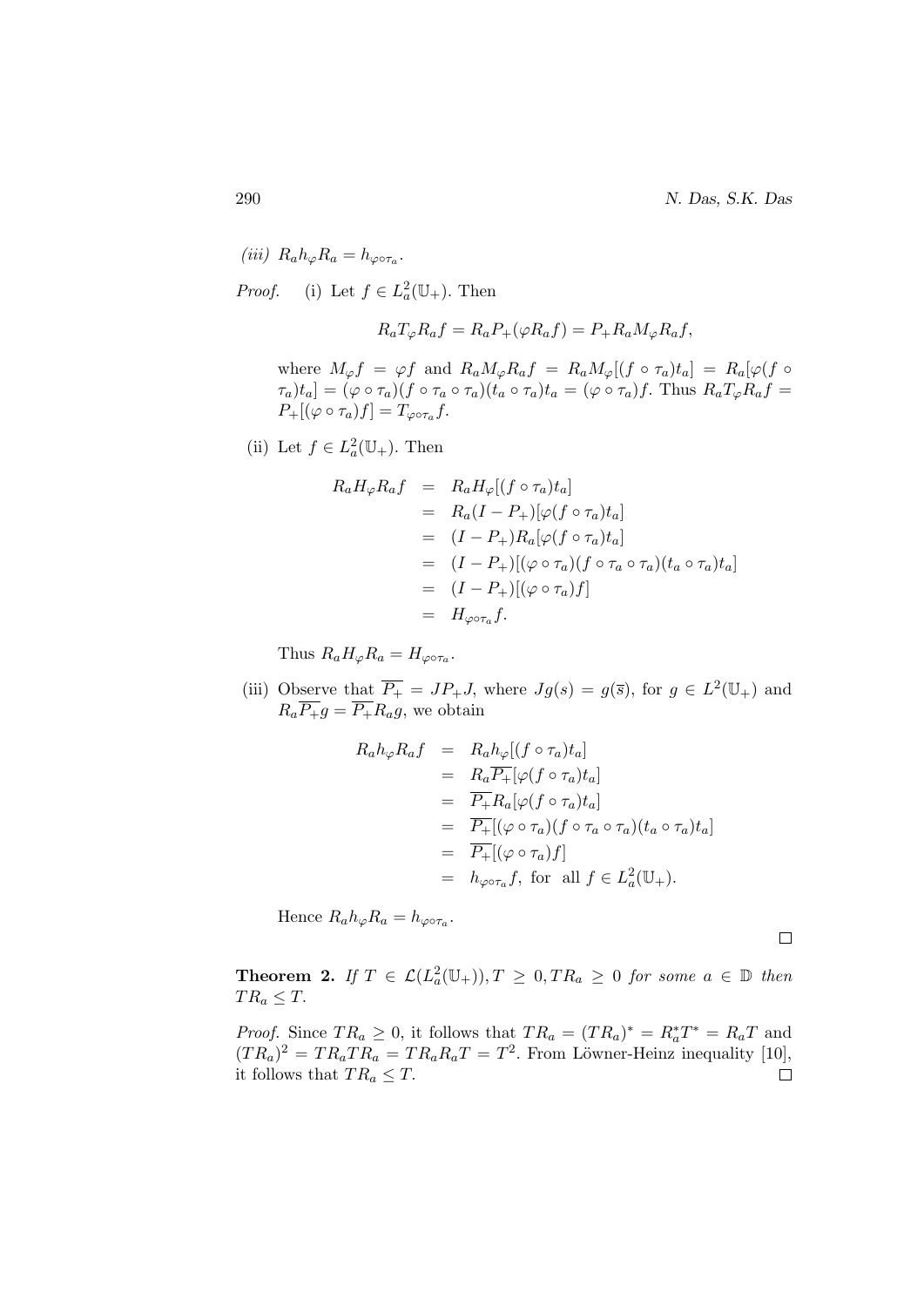# 3 Numerical radius of  $R_a$

In this section we established that the numerical radius of the operators  $R_a, a \in \mathbb{D}$  are equal to 1 and calculated the fixed points of these unitary operators that are also involutions. We characterized the reducing subspaces of the operators  $T \in \mathcal{L}(L^2_a(\mathbb{U}_+))$  that commutes with  $R_a$  for some  $a \in \mathbb{D}$ . Let  $\mathcal{L}(\mathcal{H})$  be the space of all bounded linear operators from the Hilbert space H into itself and  $LC(H)$  be the space of all compact operators in  $\mathcal{L}(\mathcal{H})$ .

**Definition 1.** For a bounded linear operator  $T$  on a Hilbert space  $H$ , the numerical range  $NR(T)$  is the image of the unit sphere of H under the quadratic form  $x \to \langle Tx, x \rangle$  associated with the operator. More precisely,  $NR(T) := \{ \langle Tx, x \rangle : x \in \mathcal{H}, ||x|| = 1 \}.$ 

**Definition 2.** Let H be a Hilbert space and  $T \in \mathcal{L}(\mathcal{H})$ . The numerical radius  $of T$  is defined by

$$
\rho(T) = \sup \left\{ |\langle Tx, x \rangle| : x \in \mathcal{H}, ||x|| = 1 \right\}.
$$

**Theorem 3.** For all  $a \in \mathbb{D}$ ,  $\rho(R_a) = 1$ .

*Proof.* We shall first show that if  $T \in \mathcal{L}(L_a^2(\mathbb{U}_+)), m(T) = \inf_{||f||=1} |\langle Tf, f \rangle|$ and  $\rho(T) = \sup$  $||f||=1$  $|\langle Tf, f \rangle|$  then the following inequality holds:

$$
\frac{1}{2}\sqrt{||T||^2+|T^*|^2||+2m(T^2)} \le \rho(T) \le \frac{1}{2}\sqrt{||T||^2+|T^*|^2||+2\rho(T^2)}.
$$

Let f be a unit vector in  $L^2_a(\mathbb{D})$  and let  $\theta \in \mathbb{R}$  be such that

$$
e^{2i\theta}\langle T^2f, f\rangle = |\langle T^2f, f\rangle|.
$$

Then we obtain

$$
\rho(T) \geq ||Re(e^{i\theta}T)|| = \frac{1}{2}||e^{i\theta}T + e^{-i\theta}T^*||
$$
  
\n
$$
= \frac{1}{2}||(e^{i\theta}T + e^{-i\theta}T^*)^2||^{\frac{1}{2}}
$$
  
\n
$$
= \frac{1}{2}\sqrt{|||T|^2 + |T^*|^2 + 2Re(e^{2i\theta}T^2)||}
$$
  
\n
$$
\geq \frac{1}{2}\sqrt{|\langle (|T|^2 + |T^*|^2 + 2Re(e^{2i\theta}T^2)) f, f \rangle|}
$$
  
\n
$$
= \frac{1}{2}\sqrt{|\langle (|T|^2 + |T^*|^2) f, f \rangle + 2\langle Re(e^{2i\theta}T^2) f, f \rangle|}
$$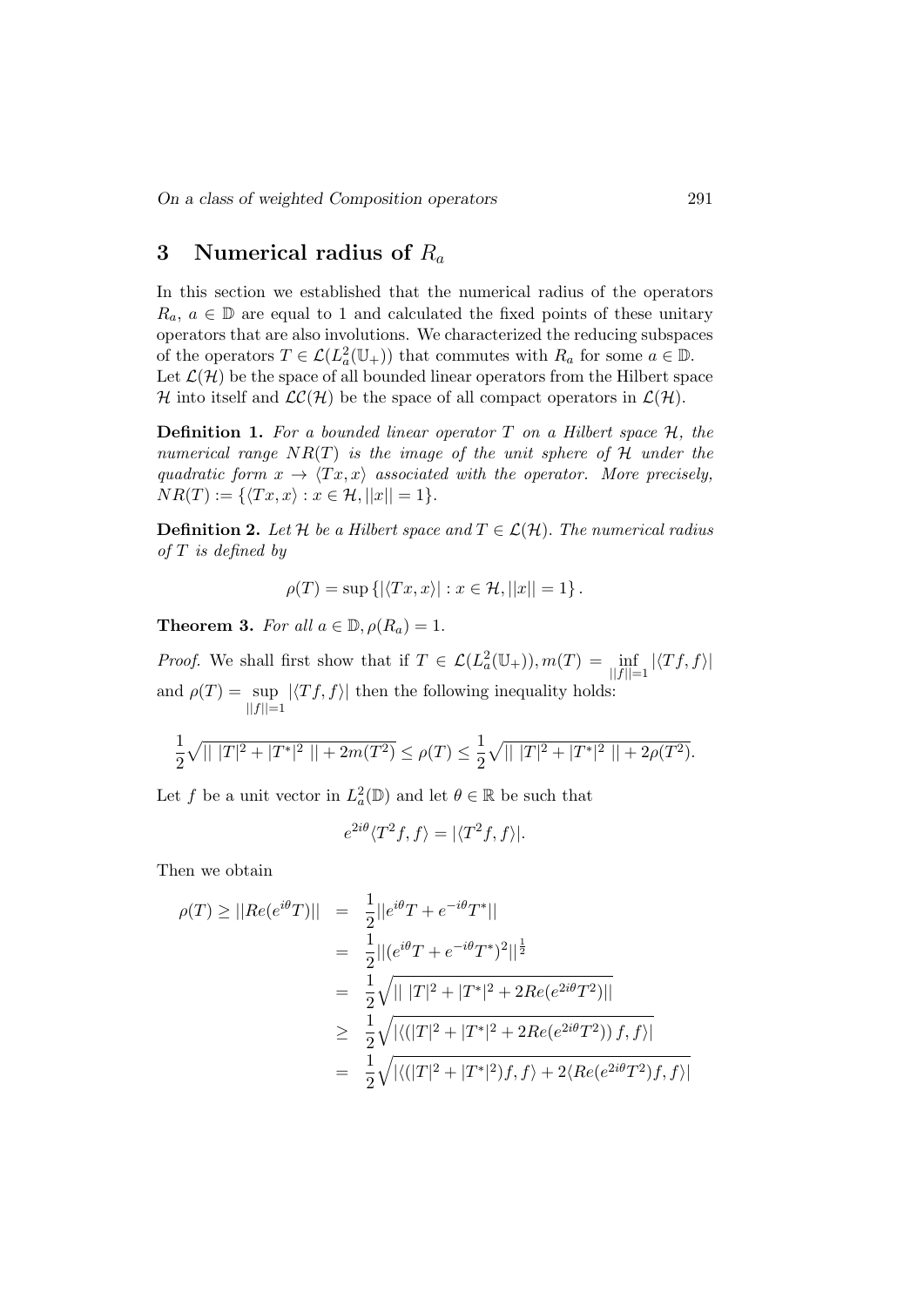$$
= \frac{1}{2}\sqrt{|\langle (|T|^2 + |T^*|^2)f, f \rangle + 2Re(e^{2i\theta}\langle T^2f, f \rangle)|}
$$
  
= 
$$
\frac{1}{2}\sqrt{\langle (|T|^2 + |T^*|^2)f, f \rangle + 2|\langle T^2f, f \rangle|}
$$
  

$$
\geq \frac{1}{2}\sqrt{\langle (|T|^2 + |T^*|^2)f, f \rangle + 2m(T^2)}.
$$

Thus

$$
\rho(T) \geq \frac{1}{2} \sup_{||f||=1} \sqrt{\langle (|T|^2 + |T^*|^2) f, f \rangle + 2m(T^2)}
$$
  
= 
$$
\frac{1}{2} \sqrt{|||T|^2 + |T^*|^2|| + 2m(T^2)},
$$

which establishes the first part of the inequality.

To prove the second part of the inequality, notice that,

$$
\rho(T) = \sup_{\psi \in \mathbb{R}} ||Re(e^{i\psi}T)||.
$$

Thus we get,

$$
\rho(T) = \sup_{\psi \in \mathbb{R}} ||Re(e^{i\psi}T)||
$$
  
\n
$$
= \frac{1}{2} \sup_{\psi \in \mathbb{R}} ||e^{i\psi}T + e^{-i\psi}T^*||
$$
  
\n
$$
= \frac{1}{2} \sup_{\psi \in \mathbb{R}} ||(e^{i\psi}T + e^{-i\psi}T^*)^2||^{\frac{1}{2}}
$$
  
\n
$$
= \frac{1}{2} \sup_{\psi \in \mathbb{R}} |||T|^2 + |T^*|^2 + 2Re(e^{2i\psi}T^2)||^{\frac{1}{2}}
$$
  
\n
$$
\leq \frac{1}{2} \sqrt{|||T|^2 + |T^*|^2 || + 2 \sup_{\psi \in \mathbb{R}} ||Re(e^{2i\psi}T^2)||}
$$
  
\n
$$
= \frac{1}{2} \sqrt{|||T|^2 + |T^*|^2 || + 2\rho(T^2)},
$$

which proves the second half of the inequality. Since  $R_a^* = R_a$  and  $R_a^2 = I$ , we obtain  $\rho(R_a) = \frac{1}{2} \sqrt{||R_a|^2 + |R_a^*|^2||+2} =$  $\Box$ 1.

For any  $a \in \mathbb{D}$ , let  $\phi_a$  be the analytic mapping on  $\mathbb{D}$  defined by  $\phi_a(w)$  = a−w  $\frac{a-w}{1-\overline{a}w}$ ,  $w \in \mathbb{D}$ . Let Aut ( $\mathbb{D}$ ) be the Lie group of all automorphisms of  $\mathbb{D}$  and  $G_0 = \{ \psi \in \text{Aut } (\mathbb{D}) : \psi(0) = 0 \}.$  For any  $a \in \mathbb{D}$ , let  $\gamma_a$  be the unique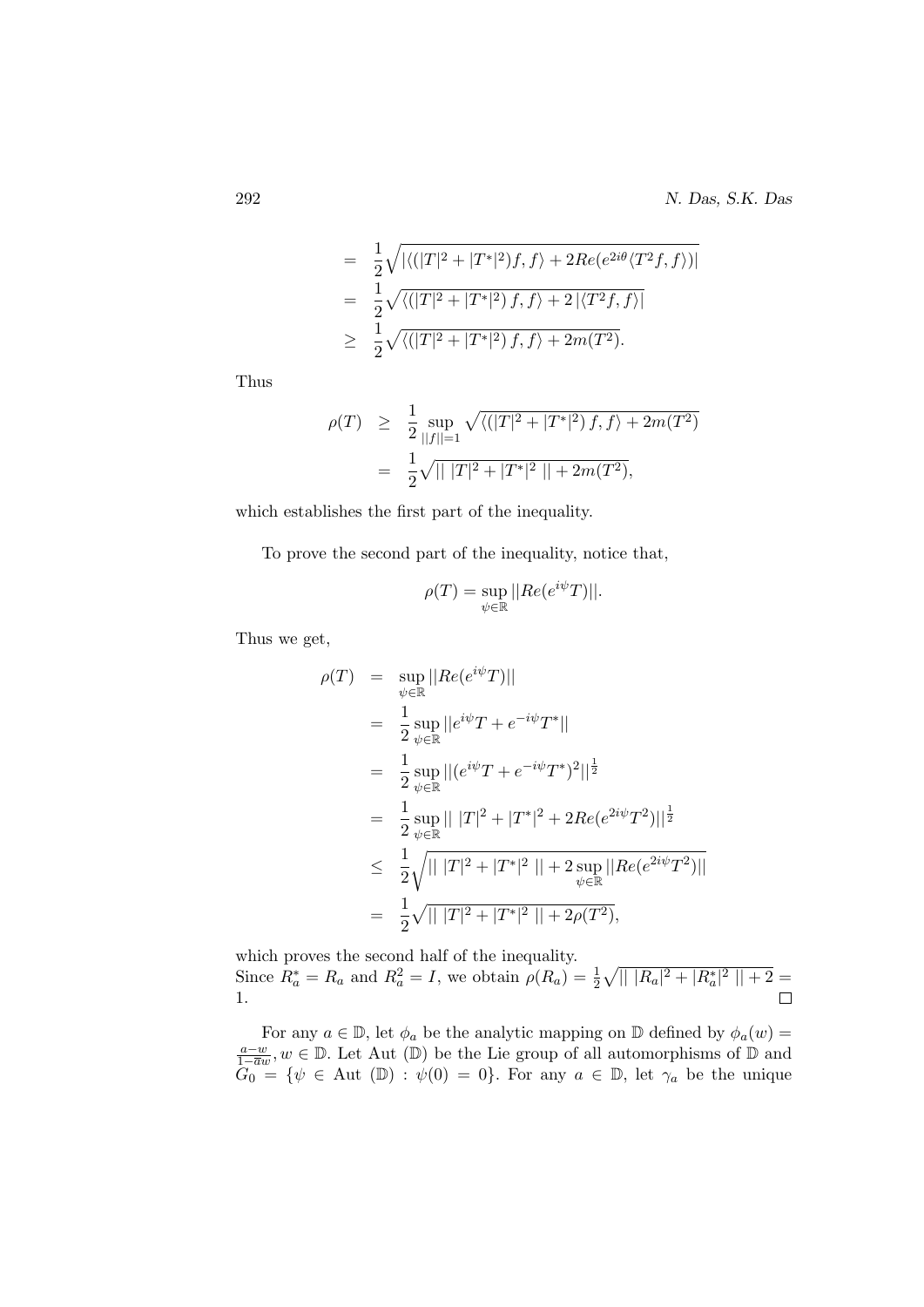geodesic (all geodesics are taken in the Bergman metric  $[19]$  on  $\mathbb{D}$ ) such that  $\gamma_a(0) = 0, \gamma_a(1) = a$ . Since D is Hermitian symmetric, there exists a unique  $\varphi_a \in Aut(\mathbb{D})$  such that  $\varphi_a \circ \varphi_a(z) \equiv z$  and  $\gamma_a(\frac{1}{2})$  $(\frac{1}{2})$  is an isolated fixed point of  $\varphi_a$  and  $\varphi_a$  is the geodesic symmetry at  $\gamma_a(\frac{1}{2})$  $(\frac{1}{2})$ . In particular,  $\varphi_a(0) = a$  and  $\varphi_a(a) = 0$ . If  $a = 0$ , then we have  $\varphi_a(z) = -z$  for all z in D. We denote by  $\varsigma_a$ the geodesic midpoint  $\gamma_a(\frac{1}{2})$  $\frac{1}{2}$  of 0 and a. Given  $\psi \in Aut(\mathbb{D})$ , let  $a = \psi^{-1}(0)$ , then we have

$$
(\psi \circ \varphi_a)(0) = \psi(a) = 0,
$$

thus  $\psi \circ \varphi_a \in G_0$  and so there exists a unitary matrix U such that  $\psi =$  $U\varphi_a(U \in G_0)$ . If  $\psi \in Aut(\mathbb{D})$  has an isolated fixed point in  $\mathbb{D}$ , then  $\psi$  has a unique fixed point and each  $\varphi_a$  has  $\varsigma_a$  as a unique fixed point. It is also not difficult to see that for any a and b in  $\mathbb{D}$ , there exists a unitary  $U \in G_0$  such that  $\varphi_b \circ \varphi_a = U \varphi_{\varphi_a(b)}$ . This can be verified as follows: let  $U = \varphi_b \circ \varphi_a \circ \varphi_{\varphi_a(b)}$ . Then  $U(0) = \varphi_b \circ \varphi_a(\varphi_a(b)) = \varphi_b(b) = 0$ , thus  $U \in G_0$  is unitary. It is also Then  $U(0) = \varphi_b \circ \varphi_a(\varphi_a(0)) = \varphi_b(0) = 0$ , thus  $U \in G$ <br>not difficult to check that if  $a \in \mathbb{D}$ , then  $\varsigma_a = \frac{1 - \sqrt{1 - |a|^2}}{|a|^2}$  $\frac{1}{|a|^2}$  a. One can also check that  $k_a(\varsigma_a) = 1$  for all  $a \in \mathbb{D}, U_a k_{\varsigma_a} = 1$  for all  $a \in \mathbb{D}$  and  $\varphi_\lambda(\varsigma_a) = \varsigma_{\varphi_\lambda(a)}$  for any  $\lambda \in \mathbb{D}$  and  $a \in \mathbb{D}$ .

**Lemma 1.** let  $a \in \mathbb{D}$  and  $f, g \in L^2_a(\mathbb{U}_+)$ . Then

- (i)  $\langle f \circ \tau_a, g \circ \tau_a \rangle = \langle t_a f, t_a g \rangle.$
- (ii) The eigenvectors of  $R_a$  corresponding to distinct eigenvalues are orthogonal.
- (iii)  $(L \circ \tau_{\varsigma_a} \circ \tau_a)(s) = -(L \circ \tau_{\varsigma_a})(s)$ .
- $(iv)$   $(L' \circ \tau_{\varsigma_a} \circ \tau_a)(t_{\varsigma_a} \circ \tau_a)t_a = (L' \circ \tau_{\varsigma_a})t_{\varsigma_a}.$
- (v) There does not exist  $\lambda \in \mathbb{C}$  such that  $R_a = \lambda I$ .

*Proof.* (i) Let  $f, g \in L^2_a(\mathbb{U}_+)$ . Then

$$
\langle f \circ \tau_a, g \circ \tau_a \rangle = \int_{\mathbb{U}_+} (f \circ \tau_a)(w) \overline{(g \circ \tau_a)(w)} d\widetilde{A}(w)
$$

$$
= \int_{\mathbb{U}_+} f(w) \overline{g(w)} | - t_a(w) |^2 d\widetilde{A}(w)
$$

$$
= \langle t_a f, t_a g \rangle.
$$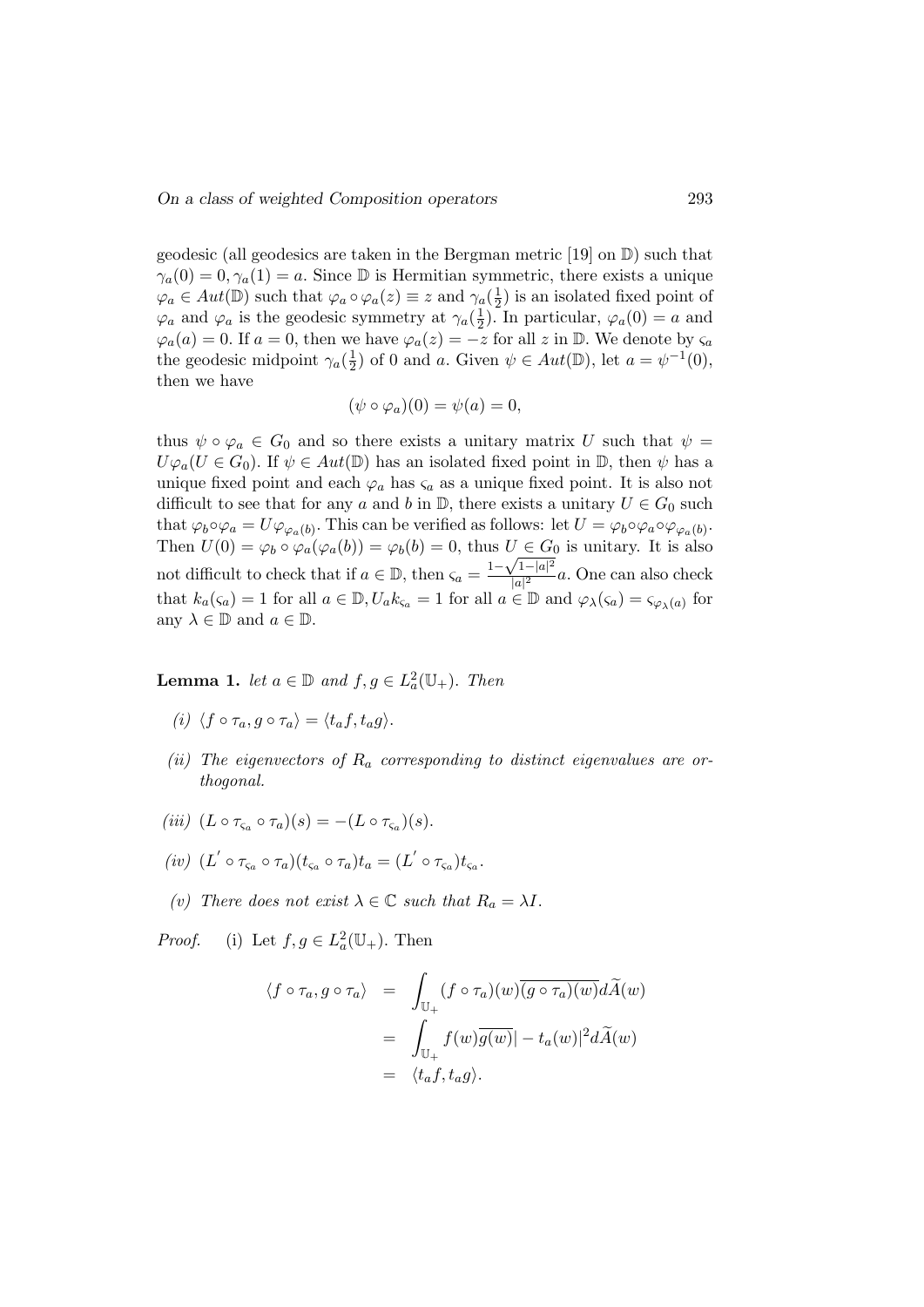(ii) Let  $\lambda$  and  $\mu$  be distinct eigenvalues of  $R_a$ . Suppose  $R_a f = \lambda f$  and  $R_a g = \mu g$ . Then

$$
0 = \langle (R_a^{*^2} R_a - 2R_a^* R_a + I) f, g \rangle
$$
  
=  $\langle R_a^2 f, R_a^2 g \rangle - 2 \langle R_a f, R_a g \rangle + \langle f, g \rangle$   
=  $(\lambda^2 \overline{\mu}^2 - 2\lambda \overline{\mu} + 1) \langle f, g \rangle.$ 

Since  $\lambda \neq \mu$  with  $|\lambda| = 1 = |\mu|$ , we obtain  $\lambda^2 \overline{\mu}^2 - 2\lambda \overline{\mu} + 1 = (\frac{\lambda}{\mu} - 1)^2 \neq 0$ . This leads to  $\langle f, g \rangle = 0$ , which proves the claim.

(iii) Notice that  $\varphi_{\zeta_a} \circ \varphi_a = -\varphi_{\zeta_a}$ , for all  $a \in \mathbb{D}$ . Now since  $\tau_a = L^{-1} \circ \varphi_a \circ L$ , we obtain

$$
(L \circ \tau_{\varsigma_a} \circ \tau_a)(s) = (L \circ L^{-1} \circ \varphi_{\varsigma_a} \circ L \circ L^{-1} \circ \varphi_a \circ L)(s)
$$
  
= 
$$
(\varphi_{\varsigma_a} \circ \varphi_a \circ L)(s)
$$
  
= 
$$
-(\varphi_{\varsigma_a} \circ L)(s), \text{for all } s \in \mathbb{U}_+.
$$

On the other hand,

$$
-(L \circ \tau_{\varsigma_a})(s) = -(L \circ L^{-1} \circ \varphi_{\varsigma_a} \circ L)(s)
$$
  
= 
$$
-(\varphi_{\varsigma_a} \circ L)(s), \text{for all } s \in \mathbb{U}_+.
$$

Thus we establish *(iii)* for all  $s \in \mathbb{U}_+$ .

To prove (iv) notice that  $\varphi'_a(z) = -k_a(z)$ , for all  $z \in \mathbb{D}$  and  $(k_{\zeta_a} \circ$  $(\varphi_a)k_a = k_{\varsigma_a}$ . That is,  $U_a k_{\varsigma_a} = k_{\varsigma_a}$  for all  $a \in \mathbb{D}$ . Thus  $U_a U_{\varsigma_a} 1 = U_{\varsigma_a} 1$ . This implies

$$
(\mathcal{W}U_a\mathcal{W}^{-1})(\mathcal{W}U_{\varsigma_a}\mathcal{W}^{-1})(L^{'})=(\mathcal{W}U_{\varsigma_a}\mathcal{W}^{-1})(L^{'}).
$$

Hence  $R_a R_{\varsigma_a} L' = R_{\varsigma_a} L'$ . Now since for all  $a \in \mathbb{D}$ ,  $R_a d_{\overline{w}} = \mathcal{W} U_a k_a =$  $W1 = L'$  where  $w = \overline{L} \overline{a}$ , we obtain  $V_{\varsigma_a} d_{L \varsigma_a} = L'$ . That is,

$$
d_{L\varsigma_a} = R_{\varsigma_a}^{-1}(L') = R_{\varsigma_a}L'.
$$

Hence  $R_a d_{L\varsigma_a} = d_{L\varsigma_a}$  and  $R_a \left( (L' \circ \tau_{\varsigma_a}) t_{\varsigma_a} \right) = (L' \circ \tau_{\varsigma_a}) t_{\varsigma_a}$ . That is,  $(L' \circ \tau_{\varsigma_a} \circ \tau_a)(t_{\varsigma_a} \circ \tau_a)t_a = (L' \circ \tau_{\varsigma_a})t_{\varsigma_a}.$ 

(iv) Suppose  $R_a = \lambda I$ , for some constant  $\lambda \in \mathbb{C}$  for some  $a \in \mathbb{D}$ . Then since  $R_a^2 = I$ , hence  $\lambda = \pm 1$ . But there exists  $f \in L_a^2(\mathbb{U}_+)$  such that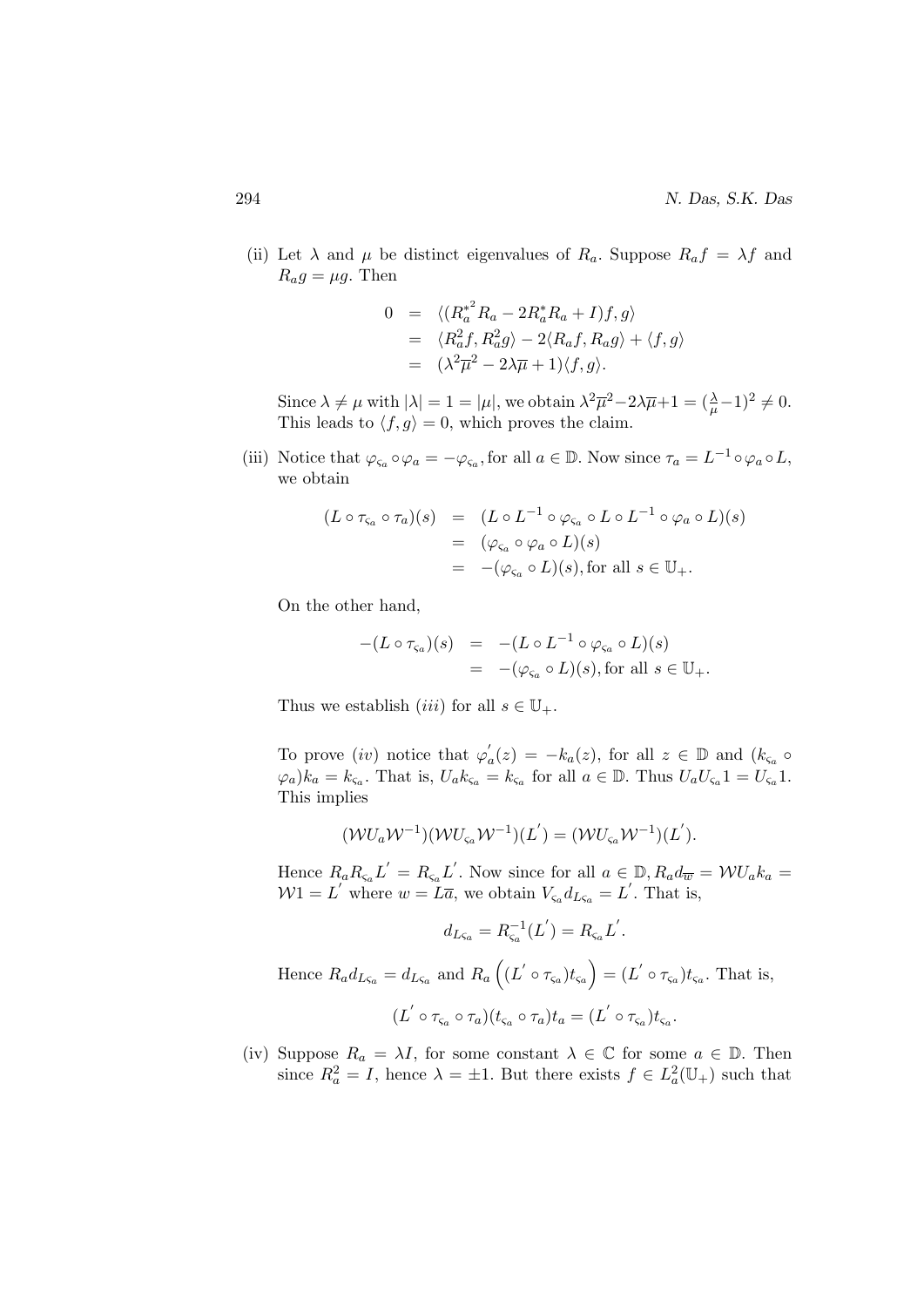$$
R_a f \neq f
$$
 and there exists  $f \in L^2_a(\mathbb{U}_+)$  such that  $R_a f \neq -f$ .

Let  $g = \mathcal{W} k_{\varsigma_a}$ , where  $\varsigma_a$  is the geodesics midpoint between 0 and  $\frac{1}{2}$ . Let  $g = \nu \kappa_{\alpha}$ , where  $\zeta_a$  is the geodesics imapoint between 0 and  $\frac{1}{2}$ .<br>Then  $g \in L^2_a(\mathbb{U}_+)$  and it is not difficult to check that  $R_a g = g$  and  $R_a M^{'} = d_{\overline{w}}, R_a d_{\overline{w}} = L^{'}, d_{\overline{w}} \neq -L^{'}, \text{and } d_{\overline{w}} \neq L^{'}, \text{ where } d_{\overline{w}}(s) =$  $\frac{1}{\sqrt{\pi}}$  $w + i$  $(-2i)$ Im w  $\frac{-2i}{\sqrt{(s+w)^2}}$ , for  $s, w \in \mathbb{U}_+$ .  $\overline{w}-i$  $\Box$ 

**Theorem 4.** Let  $a \in \mathbb{D}$  and  $f \in L^2_a(\mathbb{U}_+)$ . Then

- (i)  $R_a f = f$  if and only if there exists an even function  $g \in L^2_a(\mathbb{D})$  such that  $f = (L' \circ \tau_{\varsigma_a}) t_{\varsigma_a}(g \circ L \circ \tau_{\varsigma_a}).$
- (ii)  $R_a f = -f$  if and only if there exists an odd function  $g \in L^2_a(\mathbb{D})$  such that  $f = (L' \circ \tau_{\varsigma_a}) t_{\varsigma_a}(g \circ L \circ \tau_{\varsigma_a}).$

*Proof.* We shall only establish (i). The proof of (ii) is similar. Suppose g is even and  $g \in L^2_a(\mathbb{D})$ . That is,  $g(z) = g(-z)$  and  $f = (L' \circ \tau_{\varsigma_a}) t_{\varsigma_a}(g \circ L \circ \tau_{\varsigma_a})$ . Then

$$
R_a f = (f \circ \tau_a) t_a = (L' \circ \tau_{\varsigma_a} \circ \tau_a) (t_{\varsigma_a} \circ \tau_a) (g \circ L \circ \tau_{\varsigma_a} \circ \tau_a) t_a
$$

Since by Lemma 1,  $L \circ \tau_{\varsigma_a} \circ \tau_a = -(L \circ \tau_{\varsigma_a})$  and  $t_a(L' \circ \tau_{\varsigma_a} \circ \tau_a)(t_{\varsigma_a} \circ \tau_a) =$  $(L' \circ \tau_{\varsigma_a}) t_{\varsigma_a}$ , we obtain

$$
R_{a}f = (L^{'} \circ \tau_{\varsigma_{a}})t_{\varsigma_{a}}g(-(L \circ \tau_{\varsigma_{a}})) = (L^{'} \circ \tau_{\varsigma_{a}})t_{\varsigma_{a}}g(L \circ \tau_{\varsigma_{a}}) = f.
$$

Conversely, suppose  $R_a f = f$ . We need to find an even function g such that

$$
f=(L'\circ \tau_{\varsigma_a})t_{\varsigma_a}(g\circ L\circ \tau_{\varsigma_a}).
$$

Let  $g(Ls) = ((L^{-1})' \circ L)(s)t_{\varsigma_a}(s) (f \circ \tau_{\varsigma_a})(s)$ . Since  $t_{\varsigma_a}(s)t_{\varsigma_a}(\tau_{\varsigma_a}(s)) = 1$ , we have

$$
g(Ls)t_{\varsigma_a}(\tau_{\varsigma_a}(s))=((L^{-1})'\circ L)(s)f(\tau_{\varsigma_a}(s)).
$$

Thus replacing s by  $\tau_{\varsigma_a}(s)$ , we obtain

$$
(g \circ L \circ \tau_{\varsigma_a})(s)t_{\varsigma_a}(s) = ((L^{-1})' \circ L)(\tau_{\varsigma_a}(s))f(s)
$$

and hence

$$
(g \circ L \circ \tau_{\varsigma_a})(s)t_{\varsigma_a}(s)L^{'}(\tau_{\varsigma_a}(s)) = f(s).
$$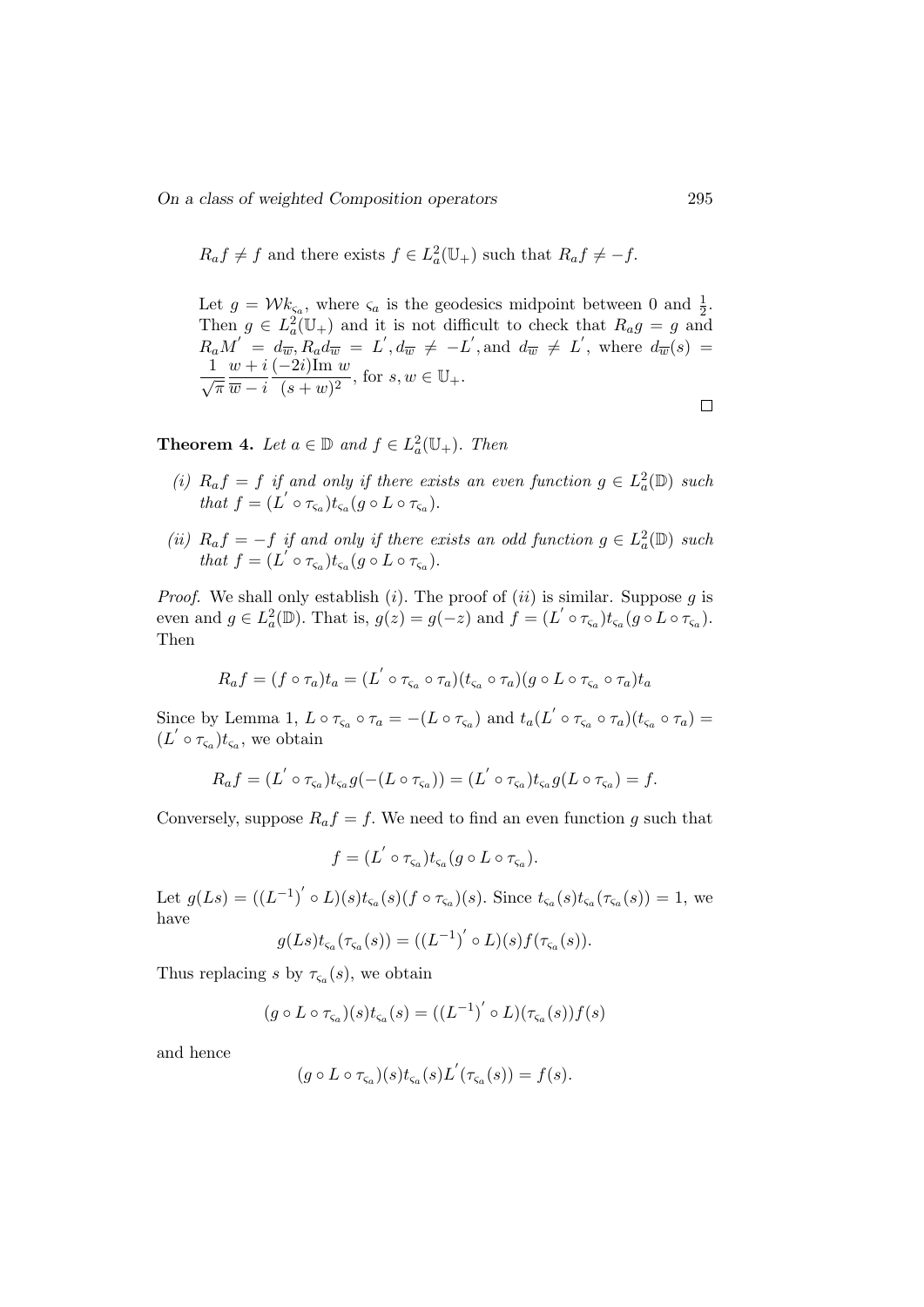We shall now show that g is even. For any  $s \in \mathbb{U}_+$ ,

$$
(g \circ L \circ \tau_{\varsigma_a})(s) = ((L^{-1})' \circ L \circ \tau_{\varsigma_a})(s)t_{\varsigma_a}(\tau_{\varsigma_a}(s))f(s)
$$
  
\n
$$
= ((L^{-1})' \circ L \circ \tau_{\varsigma_a})(s)t_{\varsigma_a}(\tau_{\varsigma_a}(s))t_a(s)(f \circ \tau_a)(s)
$$
  
\n
$$
= ((L^{-1})' \circ L \circ \tau_{\varsigma_a})(s)t_{\varsigma_a}
$$
  
\n
$$
\cdot (\tau_{\varsigma_a}(s))t_a(s)(L' \circ \tau_{\varsigma_a} \circ \tau_a)(s)t_{\varsigma_a}(\tau_a(s))(g \circ L \circ \tau_{\varsigma_a} \circ \tau_a)(s)
$$
  
\n
$$
= ((L^{-1})' \circ L \circ \tau_{\varsigma_a})(s)t_{\varsigma_a}(\tau_{\varsigma_a}(s))(L' \circ \tau_{\varsigma_a})(s)t_{\varsigma_a}(s)g(-(L \circ \tau_{\varsigma_a}))(s)
$$
  
\n
$$
= g(-(L \circ \tau_{\varsigma_a}))(s),
$$
  
\n(1)

since  $t_{\varsigma_a}(\tau_{\varsigma_a}(s))t_{\varsigma_a}(s) = 1$ , for all  $s \in \mathbb{U}_+$  and

$$
((L^{-1})' \circ L \circ \tau_{\varsigma_a})(s)(L' \circ \tau_{\varsigma_a})(s) = \left(\left[\left((L^{-1})' \circ L\right)L'\right] \circ \tau_{\varsigma_a}\right)(s)
$$

$$
= \left[\left(1 \circ \tau_{\varsigma_a}\right)\right](s) = 1.
$$

Replacing s by  $\tau_{\varsigma_a}(s)$  in (1), we get

$$
g(Ls) = g(-Ls)
$$
for all  $s \in \mathbb{U}_+$ .

That is,  $g(z) = g(-z)$  for all  $z \in \mathbb{D}$ . Hence g is an even function.

**Corollary 1.** Suppose  $a \in \mathbb{D}$  and  $f \in L^2_a(\mathbb{U}_+)$ . Then  $R_a f = f$  if and only if  $f = (L^{'} \circ \tau_{\varsigma_a})(g_1 \circ L \circ \tau_{\varsigma_a})t_{\varsigma_a},$  where

$$
(g_1 \circ L)(s) = \frac{1}{2} \left[ ((L^{-1})' \circ L)(s) (f \circ \tau_{\varsigma_a})(s) t_{\varsigma_a}(s) + ((L^{-1})' \circ L)(-s) (f \circ \tau_{\varsigma_a})(-s) t_{\varsigma_a}(-s) \right]
$$

and  $R_a f = -f$  if and only if  $f = (L' \circ \tau_{\varsigma_a})(g_2 \circ L \circ \tau_{\varsigma_a})t_{\varsigma_a}$ , where

$$
(g_2 \circ L)(s) = \frac{1}{2} \left[ ((L^{-1})' \circ L)(s) (f \circ \tau_{\varsigma_a})(s) t_{\varsigma_a}(s) - ((L^{-1})' \circ L)(-s) (f \circ \tau_{\varsigma_a})(-s) t_{\varsigma_a}(-s) \right].
$$

*Proof.* Let  $R_a = \mathcal{P}_a - \mathcal{P}_a^+$  be the spectral decomposition of  $R_a$ . Then  $R_a f =$ f if and only if  $\mathcal{P}_a f = f$  for any  $f \in L^2_a(\mathbb{U}_+)$ . Thus if  $M_a$  is the range space of  $\mathcal{P}_a$ , we have

$$
M_a = \left\{ (L' \circ \tau_{\varsigma_a})(g \circ L \circ \tau_{\varsigma_a}) t_{\varsigma_a} : g \text{ is even} \right\}.
$$

 $\Box$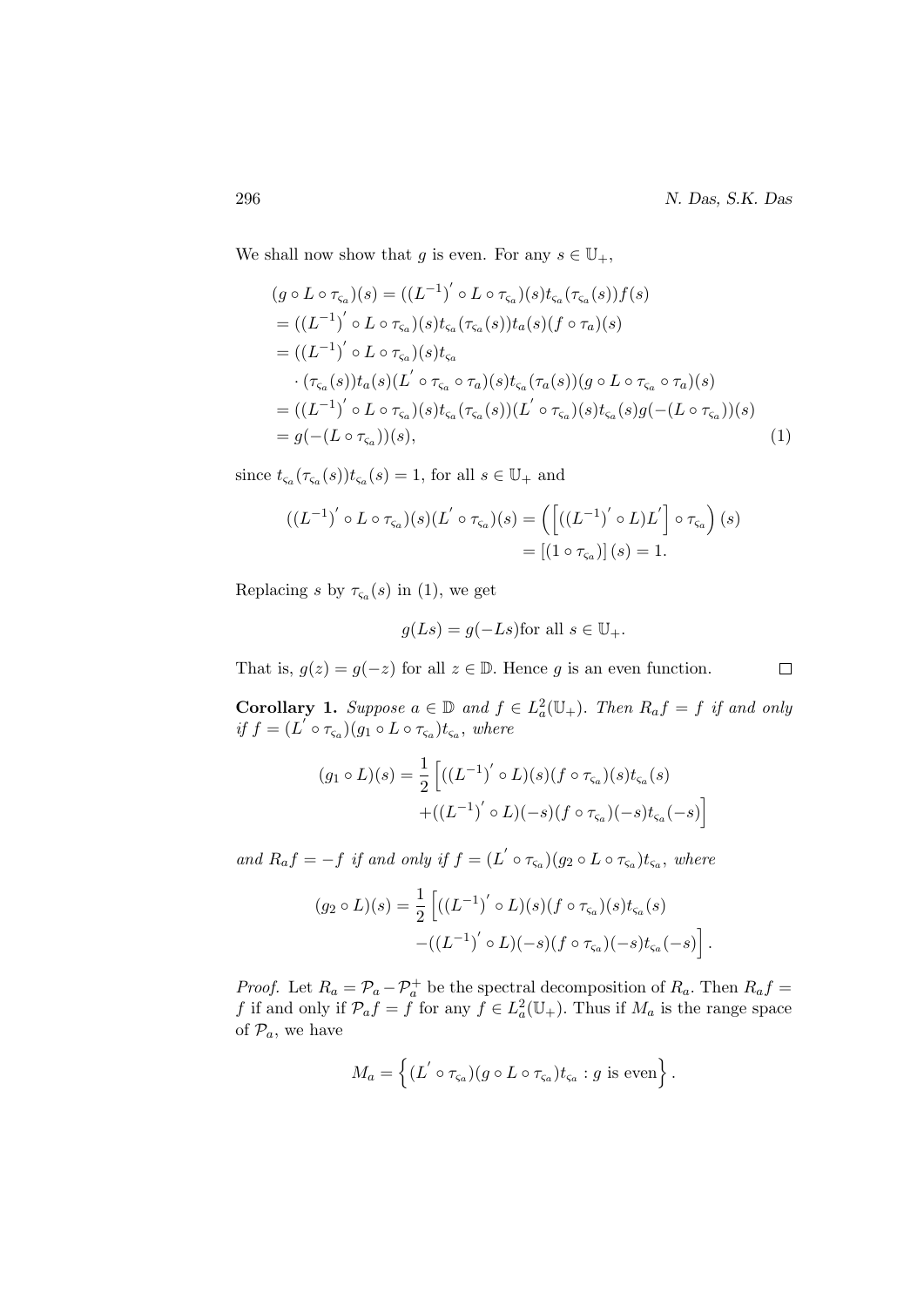Suppose  $f \in L^2_a(\mathbb{U}_+)$ , then the even function  $g_1$  satisfying  $\mathcal{P}_a f = (L' \circ$  $\tau_{\varsigma_a}(g_1 \circ L \circ \tau_{\varsigma_a}) t_{\varsigma_a} = f$  is given by the formula

$$
(g_1 \circ L)(s) = \frac{1}{2} \left[ ((L^{-1})' \circ L)(s) (f \circ \tau_{\varsigma_a})(s) t_{\varsigma_a}(s) + ((L^{-1})' \circ L)(-s) (f \circ \tau_{\varsigma_a})(-s) t_{\varsigma_a}(-s) \right]
$$

and the odd function  $g_2$  with  $\mathcal{P}_a^+ f = (L' \circ \tau_{\varsigma_a})(g_2 \circ L \circ \tau_{\varsigma_a}) t_{\varsigma_a} = f$  is given by the formula

$$
(g_2 \circ L)(s) = \frac{1}{2} \left[ ((L^{-1})' \circ L)(s) (f \circ \tau_{\varsigma_a})(s) t_{\varsigma_a}(s) - ((L^{-1})' \circ L)(-s) (f \circ \tau_{\varsigma_a})(-s) t_{\varsigma_a}(-s) \right].
$$

These formulas are obtained by using the identity  $\mathcal{P}_a = \frac{1}{2}$  $\frac{1}{2}(I + R_a)$  and Theorem 4.

**Theorem 5.** Let  $T \in \mathcal{L}(L_a^2(\mathbb{U}_+))$ . If  $TR_a = R_aT$  for some  $a \in \mathbb{D}$ , then  $M_a = \left\{ (L' \circ \tau_{\varsigma_a}) t_{\varsigma_a}(g \circ L \circ \tau_{\varsigma_a}) : g \,\, \text{is} \,\, \text{ even} \right\} \,\, \text{is} \,\, \text{ a reducing subspace of } T.$ 

*Proof.* Let  $TR_a = R_aT$  for some  $a \in \mathbb{D}$ . Let  $R_a = \mathcal{P}_a - \mathcal{P}_a^{\perp}$  be the spectral decomposition of  $R_a$ . Then  $R_a f = f$  if and only if  $\mathcal{P}_a f = \overline{f}$  for  $f \in L^2_a(\mathbb{U}_+)$ . It follows from Theorem 4 that  $R_a f = f$  if and only if there exists an even function  $g \in L^2_a(\mathbb{D})$  such that  $f = (L' \circ \tau_{\varsigma_a})t_{\varsigma_a}(g \circ L \circ \tau_{\varsigma_a})$ . Thus if  $M_a$  is the range space of  $\mathcal{P}_a$ , we have  $M_a = \{(L' \circ \tau_{\varsigma_a})t_{\varsigma_a}(g \circ L \circ \tau_{\varsigma_a}) : g \text{ is even}\}.$ Now  $TR_a = R_aT$  for some  $a \in \mathbb{D}$  if and only if  $T\mathcal{P}_a = \mathcal{P}_aT$ . This is true if and only if  $M_a$  is a reducing subspace of T.  $\Box$ 

# 4 Toeplitz operators and their distance from  $R_a$

In this section we showed that the Toeplitz operator  $T_G$  defined on  $L^2_a(\mathbb{U}_+)$ with symbol  $G \in h^{\infty}(\mathbb{U}_{+})$  is positive if and only if the symbol  $G \geq 0$ . We showed that if  $\varphi \geq 0$  and  $\varphi \in h^{\infty}(\mathbb{U}_{+})$  and  $||R_{a}-T_{\varphi}|| < 1$ , for some  $a \in \mathbb{D}$ , then  $T_G$  is invertible. Further we showed that if  $\varphi \geq 0, \varphi \in h^{\infty}(\mathbb{U}_+)$  and  $||R_a - T_{\varphi}|| \leq 1$ , for some  $a \in \mathbb{D}$  then  $T_{\varphi}$  is not invertible if and only if  $||I - T_{\varphi}|| = ||I - \frac{T_{\varphi}}{2}$  $\frac{1}{2}$ || = 1.

Let  $Wh^{\infty}(\mathbb{D}) = h^{\infty}(\mathbb{U}_{+}),$  where  $h^{\infty}(\mathbb{D})$  is the space of all bounded harmonic functions on D.

.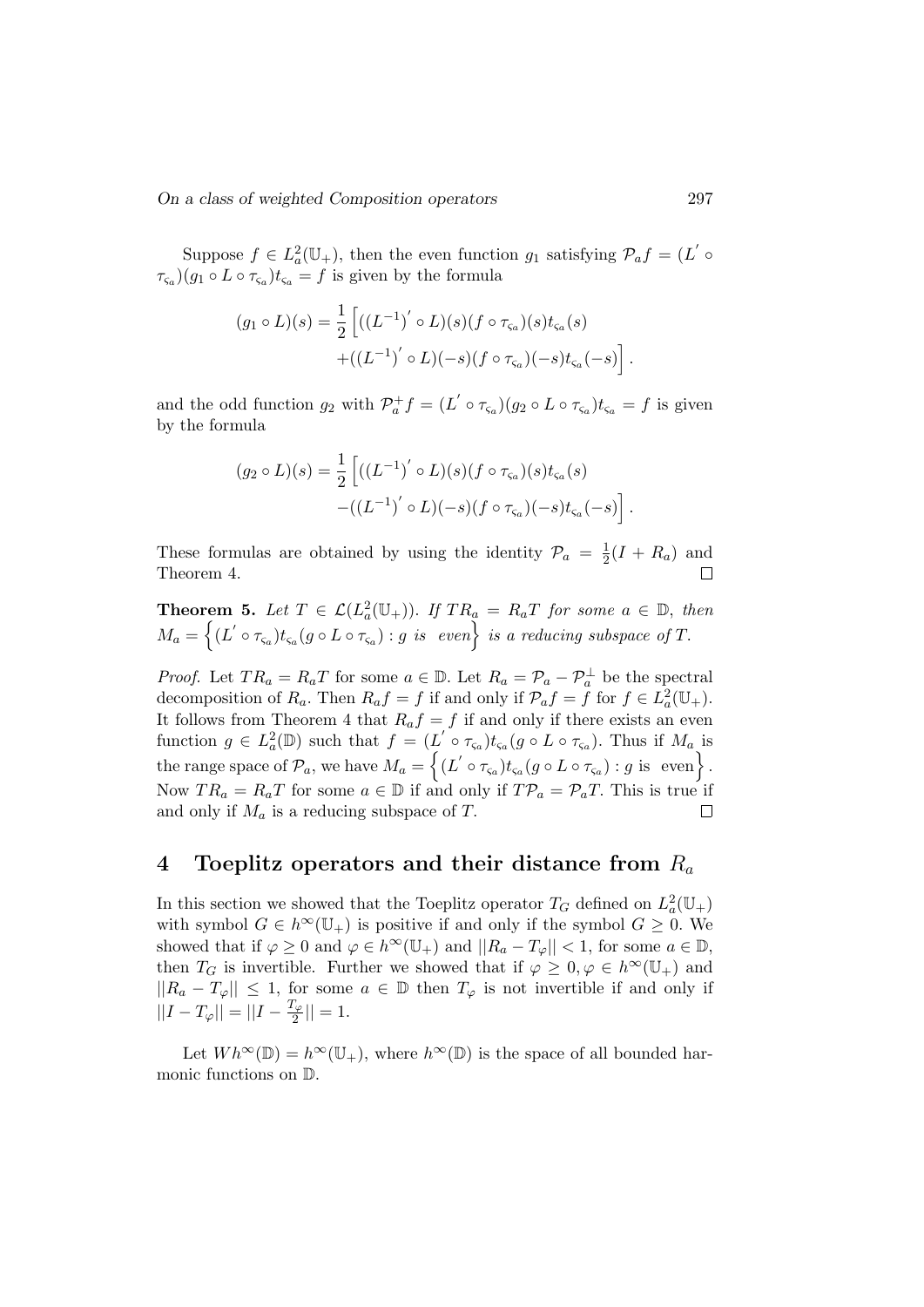**Theorem 6.** Let  $G \in h^{\infty}(\mathbb{U}_{+})$ . Then  $T_G \geq 0$  if and only if  $G \geq 0$ .

*Proof.* First we shall show that if  $u \in h^{\infty}(\mathbb{D})$ , then  $u(\mathbb{D}) \subset NR(\mathcal{T}_u)$ , the numerical range of the Toeplitz operator  $\mathcal{T}_u$  defined on  $L^2_a(\mathbb{D})$ .

Let  $k_a$  be the normalized reproducing kernel of  $L^2_a(\mathbb{D})$ . Now  $\langle \mathcal{T}_u k_a, k_a \rangle \in$  $NR(\mathcal{T}_u)$  for all  $a \in \mathbb{D}$ . Thus  $\langle \mathcal{T}_u k_a, k_a \rangle = \langle u k_a, k_a \rangle = \emptyset$  $\int\limits_{\mathbb{D}}u|k_{a}|^{2}dA =\int% \int\limits_{\mathbb{D}}u\cdot1_{A_{A}}d\mu_{A}$  $\int_{\mathbb{D}} (u \circ$  $(\varphi_a)dA = u(a)$  for all  $a \in \mathbb{D}$ . Hence  $u(\mathbb{D}) \subset NR(\tilde{\mathcal{T}}_u)$ . Now we proceed to verify that if  $u \in h^{\infty}(\mathbb{D})$ , then  $\mathcal{T}_u \geq 0$  if and only if  $u \geq 0$ . The operator  $\mathcal{T}_u \geq 0$  if and only if  $\langle \mathcal{T}_u f, f \rangle \geq 0$  for all  $f \in L^2_a(\mathbb{D})$ . Thus if  $\mathcal{T}_u \geq 0$  then  $NR(\mathcal{T}_u) \subset [0,\infty)$ . From the first part of the proof, it follows that  $u(\mathbb{D}) \subset NR(\mathcal{T}_u) \subset [0,\infty)$ . Hence  $u \geq 0$ . Now assume  $u \geq 0$ . Then  $\langle \mathcal{T}_u f, f \rangle = \langle P(uf), f \rangle = \langle uf, f \rangle =$  $\int_{\mathbb{D}} u|f|^2 dA \geq 0$ , for every  $f \in L^2_a(\mathbb{D})$ . Hence  $\mathcal{T}_u \geq 0$ . We shall now verify that if  $G \in h^{\infty}(\mathbb{U}_+)$ , the Toeplitz operator  $T_G$  defined on  $L^2_a(\mathbb{U}_+)$  with symbol G is unitarily equivalent to the Toeplitz operator  $\mathcal{T}_{\varphi}$  defined on  $L^2_a(\mathbb{D})$  with symbol  $\varphi(z) = G\left(i\frac{1-z}{1+z}\right)$  $\frac{1-z}{1+z}$  =  $(G \circ L^{-1})(z)$ .

The operator W maps  $\sqrt{n+1}z^n$  to the function  $\frac{2i}{\sqrt{n}}$ π  $\sqrt{n+1} \left( \frac{i-s}{i+s} \right)$  $\left(\frac{i-s}{i+s}\right)^n \frac{1}{(i+s)}$  $\overline{(i+s)^2}$ which belongs to  $L^2_a(\mathbb{U}_+)$ . The Toeplitz operator  $T_G$  maps this vector to  $P_+\left(G(s)\frac{2i}{\sqrt{3}}\right)$ π  $\sqrt{n+1}\left(\frac{i-s}{i+s}\right)$  $\left(\frac{i-s}{i+s}\right)^n \frac{1}{(i+s)}$  $\frac{1}{(i+s)^2}$  which is equal to

$$
\mathcal{W} \mathcal{P} \mathcal{W}^{-1}(G(s) \frac{2i}{\sqrt{\pi}} \sqrt{n+1} \left(\frac{i-s}{i+s}\right)^n \frac{1}{(i+s)^2}).
$$

Now

$$
\mathcal{W}P\mathcal{W}^{-1}\left(G(s)\frac{2i}{\sqrt{\pi}}\sqrt{n+1}\left(\frac{i-s}{i+s}\right)^n\frac{1}{(i+s)^2}\right)
$$
  
= 
$$
\mathcal{W}P\left(\mathcal{W}^{-1}\left(G(s)\frac{2i}{\sqrt{\pi}}\sqrt{n+1}\left(\frac{i-s}{i+s}\right)^n\frac{1}{(i+s)^2}\right)\right)
$$
  
= 
$$
\frac{2i}{\sqrt{\pi}}\sqrt{n+1}\mathcal{W}P\left(2i\sqrt{\pi}G(L^{-1}z)\frac{1}{(1+z)^2}\left(L(L^{-1}z)\right)^n\frac{1}{(i+L^{-1}z)^2}\right)
$$
  
= 
$$
2i\sqrt{\pi}\frac{2i}{\sqrt{\pi}}\sqrt{n+1}\mathcal{W}P\left(G\left(i\frac{1-z}{1+z}\right)z^n\frac{1}{(1+z)^2}\frac{1}{(i+i\frac{1-z}{1+z})^2}\right)
$$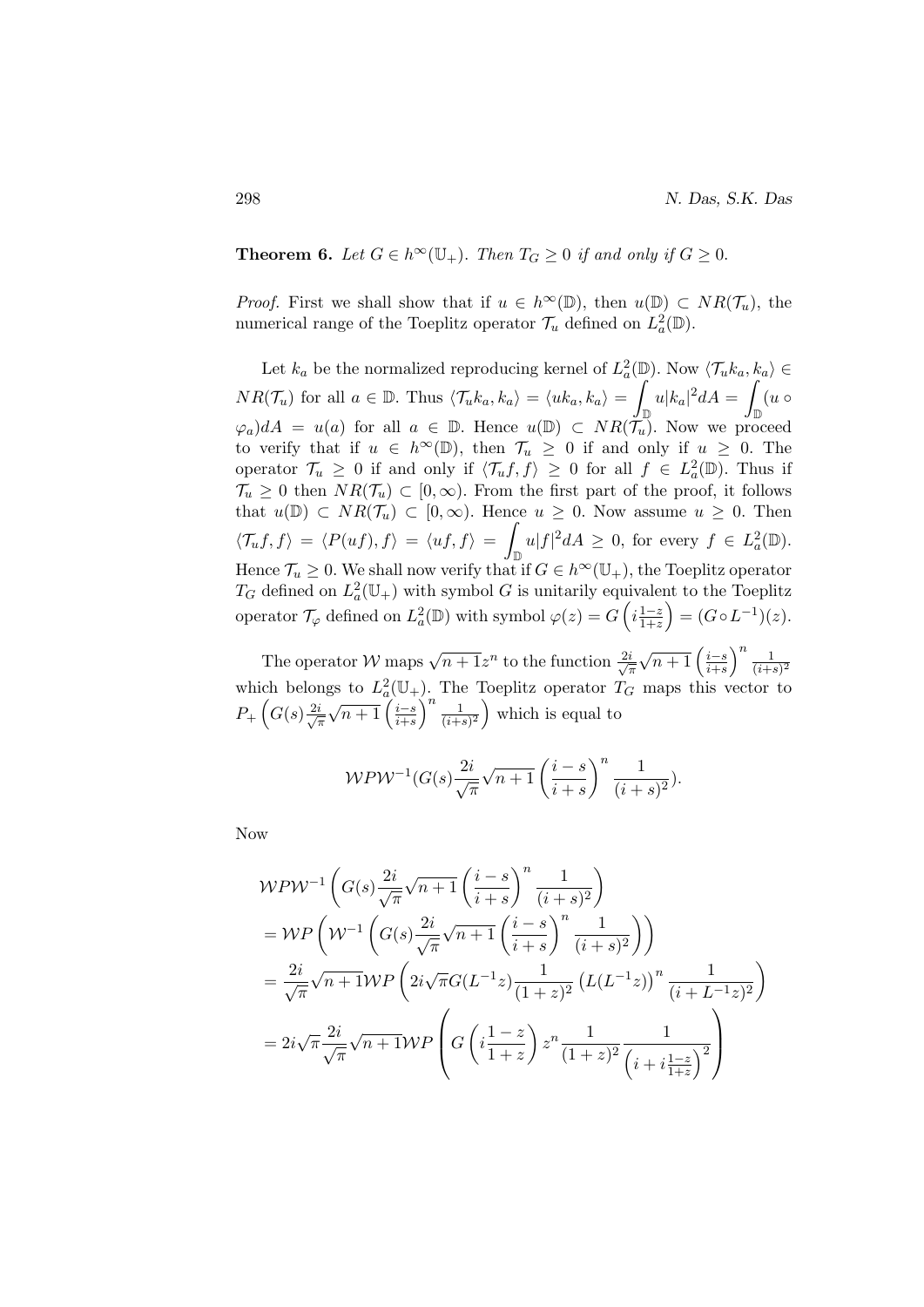$$
= (-4) \mathcal{W}P\left(G\left(i\frac{1-z}{1+z}\right)z^n\sqrt{n+1}\frac{1}{(1+z)^2}\frac{(1+z)^2}{(i(1+z)+i(1-z))^2}\right)
$$
  
= 
$$
\mathcal{W}P\left(G\left(i\frac{1-z}{1+z}\right)z^n\sqrt{n+1}\right)
$$
  
= 
$$
\mathcal{W}T_{\varphi}\left(z^n\sqrt{n+1}\right),
$$

where  $\varphi(z) = G\left(i\frac{1-z}{1+z}\right)$  $\left(\frac{1-z}{1+z}\right) = (G \circ L^{-1})(z)$ . Since the sequence of vectors  ${\lbrace \sqrt{n+1}z^n \rbrace_{n=0}^{\infty}}$  forms an orthonormal basis for  $L^2_a(\mathbb{D})$ , this proves our claim. √ Thus  $\mathcal{T}_{G \circ L^{-1}}$  is unitarily equivalent to  $T_G$  defined on  $L^2_a(\mathbb{U}_+)$ . We have already shown  $\mathcal{T}_{G \circ L^{-1}} \geq 0$  if and only if  $G \circ L^{-1} \geq 0$  on  $\mathbb{D}$ . Now  $\mathcal{T}_{G \circ L^{-1}} \geq 0$  if and only if  $\langle \mathcal{T}_{G \circ L^{-1}} g, g \rangle \ge 0$  for all  $g \in L^2_a(\mathbb{D})$ . That is, if  $\langle P(G \circ L^{-1}) g, g \rangle \ge 0$ for all  $g \in L^2_a(\mathbb{D})$ . But

$$
\langle P(G \circ L^{-1})g, g \rangle = \langle (G \circ L^{-1})g, g \rangle
$$
  
\n
$$
= \int_{\mathbb{D}} (G \circ L^{-1})(z)|g(z)|^2 dA(z)
$$
  
\n
$$
= \int_{\mathbb{U}_+} G(s)|(g \circ L)(s)|^2 |L'(s)|^2 d\tilde{A}(s)
$$
  
\n
$$
= \int_{\mathbb{U}_+} G(s)|\mathcal{W}g(s)|^2 d\tilde{A}(s)
$$
  
\n
$$
= \langle G \mathcal{W}g, \mathcal{W}g \rangle
$$
  
\n
$$
= \langle Gf, f \rangle, \text{ where } f = \mathcal{W}g \in L_a^2(\mathbb{U}_+)
$$
  
\n
$$
= \langle T_G f, f \rangle
$$

Thus  $\langle \mathcal{T}_{G \circ L^{-1}} g, g \rangle \ge 0$  for all  $g \in L^2_a(\mathbb{D})$  if and only if  $T_G \ge 0$  on  $L^2_a(\mathbb{U}_+)$ . On the other hand  $(G \circ L^{-1})(z) \ge 0$  for all  $z \in \mathbb{D}$  if and only if  $G(s) \ge 0$  for all  $s \in \mathbb{U}_+$ . Thus we showed that  $T_G \geq 0$  if and only if  $G \geq 0$  on  $\mathbb{U}_+$ .  $\Box$ 

**Lemma 2.** Suppose  $\varphi \in L^{\infty}(\mathbb{U}_{+})$ . The following hold:

- (i) If  $\varphi \geq 0, \varphi \in h^{\infty}(\mathbb{U}_{+})$  and  $||R_a T_{\varphi}|| < 1$ , for some  $a \in \mathbb{D}$  then  $T_{\varphi}$  is invertible and  $||I-T_{\varphi}|| \leq ||R_a-T_{\varphi}|| \leq ||I+T_{\varphi}||$ , where  $I \in \mathcal{L}(L^2_a(\mathbb{U}_+))$ is the identity operator on  $L^2_a(\mathbb{U}_+).$
- (ii) If  $\varphi \geq 0, \varphi \in h^{\infty}(\mathbb{U}_{+})$  and  $||R_a T_{\varphi}|| \leq 1$ , for some  $a \in \mathbb{D}$  then  $T_{\varphi}$  is not invertible if and only if  $||I-T_{\varphi}||=||I-\frac{T_{\varphi}}{2}||$  $\frac{1}{2}$ || = 1.
- (iii) If for some  $a \in \mathbb{D}, ||R_a T_{\varphi}|| \leq 1$  then  $||T_{\varphi}|| \leq \rho(R_a T_{\varphi}) + \frac{1}{2}$ .
- (iv) Let  $T \in \mathcal{L}(L_a^2(\mathbb{U}_+))$ . If for some  $a \in \mathbb{D}, ||T R_a|| \leq \epsilon < 1$ , then the operator T is invertible and  $||T - T|T|^{-1}|| < \frac{\epsilon(1+\epsilon)}{1-\epsilon}$  $\frac{(1+\epsilon)}{1-\epsilon}$ .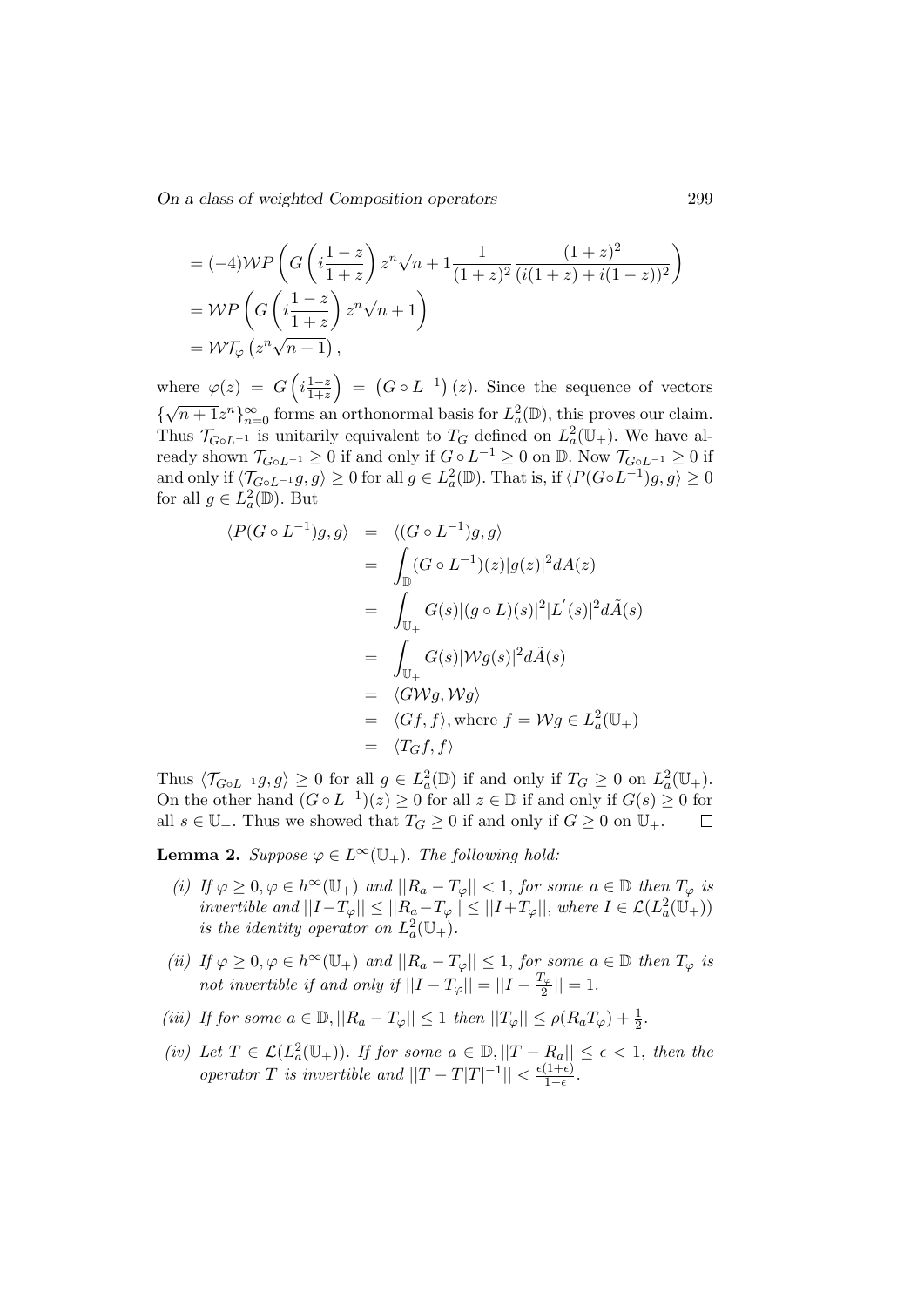*Proof.* (i) If  $f \in L^2_a(\mathbb{U}_+)$  and  $||f|| = 1$ , then  $||(R_a - T_\varphi)f||^2 = \langle (R_a - T_\varphi)f,(R_a - T_\varphi)f\rangle$  $=$   $||R_a f||^2 + ||T_{\varphi} f||^2 - \langle R_a f, T_{\varphi} f \rangle - \langle T_{\varphi} f, R_a f \rangle$  $= ||f||^2 + ||T_{\varphi}f||^2 - \langle f, R_aT_{\varphi}f \rangle - \langle R_aT_{\varphi}f, f \rangle$  $= 1 + ||T_{\varphi}f||^2 - \langle f, R_aT_{\varphi}f \rangle - \langle R_aT_{\varphi}f, f \rangle$  $= 1 + ||T_{\varphi}f||^2 - \overline{\langle R_aT_{\varphi}f, f\rangle} - \langle R_aT_{\varphi}f, f\rangle$  $= 1 + ||T_{\varphi}f||^2 - 2Re\langle R_aT_{\varphi}f, f\rangle$  $\geq 1 + ||T_{\varphi}f||^2 - 2|\langle R_aT_{\varphi}f, f\rangle|$  $\geq 1 + ||T_{\varphi}f||^2 - 2||R_aT_{\varphi}f|| \, ||f||$  $= 1 + ||T_{\varphi}f||^2 - 2||T_{\varphi}f|| ||f||$  $= 1 + ||T_{\varphi}f||^2 - 2||T_{\varphi}f||^2$  $= (1 - ||T_{\varphi}f||)^2$ .

Now since  $T_{\varphi} \geq 0$ ,

$$
\inf_{||f||=1} \langle T_{\varphi} f, f \rangle = \inf_{||f||=1} ||T_{\varphi} f|| \text{ and } \sup_{||f||=1} \langle T_{\varphi} f, f \rangle = \sup_{||f||=1} ||T_{\varphi} f||
$$

and we have

$$
||R_a - T_{\varphi}|| = \sup_{||f||=1} ||(R_a - T_{\varphi})f||
$$
  
\n
$$
\geq \sup_{||f||=1} ||1 - ||T_{\varphi}f|| ||
$$
  
\n
$$
= \sup_{||f||=1} ||1 - \langle T_{\varphi}f, f \rangle ||
$$
  
\n
$$
= \sup_{||f||=1} |\langle (I - T_{\varphi})f, f \rangle ||
$$
  
\n
$$
= ||I - T_{\varphi}||.
$$

Thus if  $||R_a - T_\varphi|| < 1$ , then  $||I - T_\varphi|| < 1$  and this implies  $T_\varphi$  is invertible [2]. Further,

$$
||R_a - T_{\varphi}|| = \sup_{||f||=1} ||R_a f - T_{\varphi} f||
$$
  
\n
$$
\leq \sup_{||f||=1} (1 + ||T_{\varphi} f||)
$$
  
\n
$$
= \sup_{||f||=1} ||\langle (I + T_{\varphi}) f, f \rangle||
$$
  
\n
$$
= ||I + T_{\varphi}||.
$$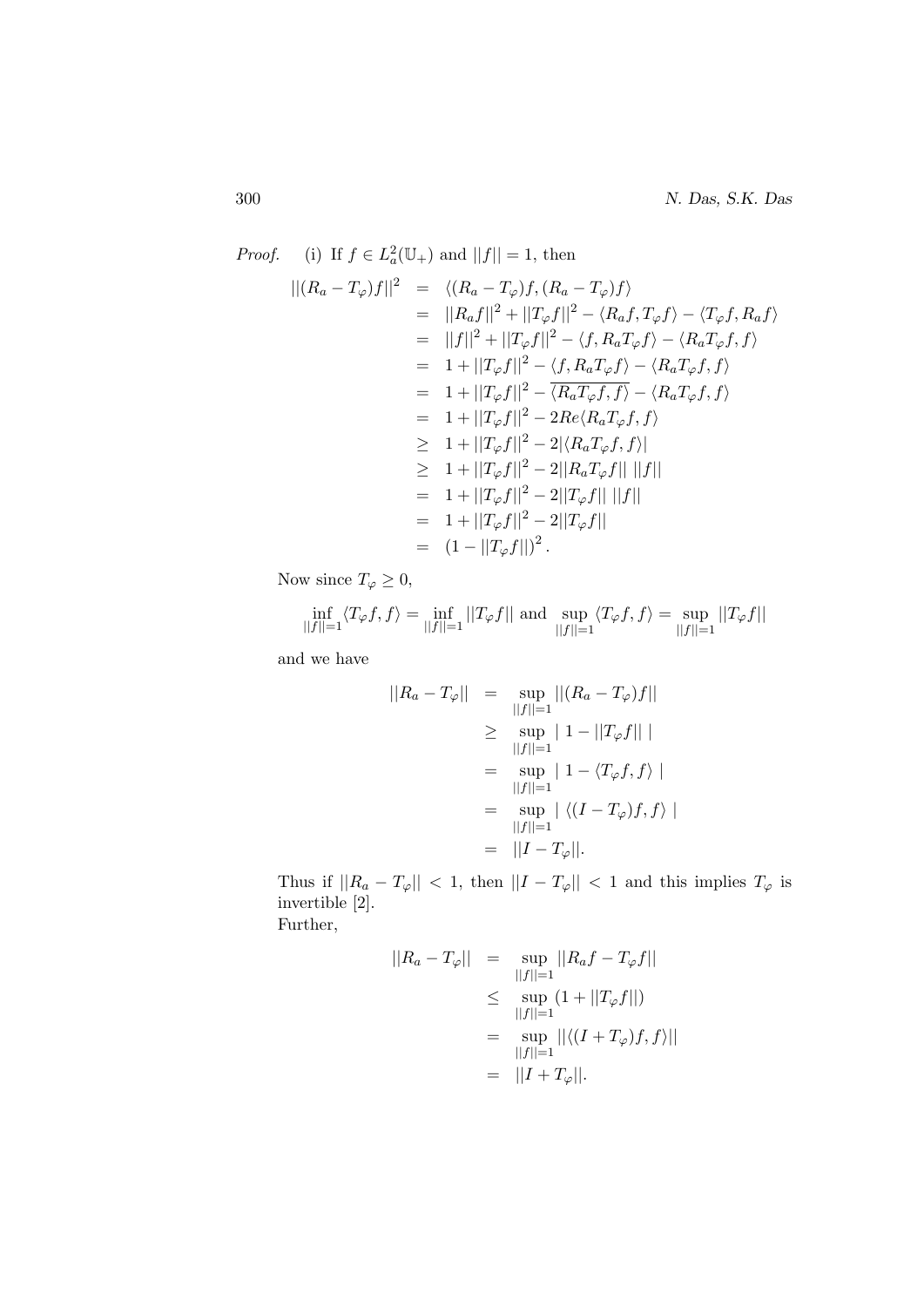(ii) Since  $||R_a - T_{\varphi}|| \leq 1$ , hence from the argument of (i) it follows that,  $||I - T_{\varphi}|| \leq 1$  and  $||I - \frac{T_{\varphi}}{2}||$  $\frac{|\Gamma_{\varphi}|}{2} || \leq ||\frac{I}{2}|| + ||\frac{I}{2} - \frac{T_{\varphi}}{2}$  $\frac{d\mathcal{L}_{\varphi}}{2} \leq \frac{1}{2} + \frac{1}{2} = 1$ , by convexity. Now if  $T_{\varphi}$  is not invertible then it follows from Neumann Lemma [18] that  $||I - T_{\varphi}|| = 1$  and  $||I - \frac{T_{\varphi}}{2}||$  $\vert \frac{\Gamma_{\varphi}}{2} \vert \vert = 1$ . Conversely, if  $\vert \vert I - T_{\varphi} \vert \vert = \vert \vert I - \frac{T_{\varphi}}{2} \vert$  $\frac{1}{2}$ || = 1, then by the parallelogram law [14], we obtain

$$
\left\| \frac{1}{2} T_{\varphi} f \right\|^2 + \left\| \left( I - \frac{T_{\varphi}}{2} \right) f \right\|^2 = 2 \left\| \frac{1}{2} f \right\|^2 + 2 \left\| \frac{1}{2} (I - T_{\varphi}) f \right\|^2 \le 1
$$

for  $||f|| \leq 1$ . Hence  $I - \frac{T_{\varphi}}{2}$  $\frac{1}{2}$  approximately achieves its norm at some norm one vector f with  $||T_{\varphi}f||$  as close as we wish to 0. Hence  $T_{\varphi}$  is not invertible. (iii) The condition  $||R_a - T_{\varphi}|| \leq 1$  is equivalent to the inequality

$$
||T_{\varphi}f||^2 + 1 \le 2Re\langle (R_aT_{\varphi})f, f \rangle + 1,
$$

for any  $f \in L^2_a(\mathbb{U}_+)$  with  $||f|| = 1$ . Since  $||R_a g||^2 = ||g||^2$ , for  $g \in L^2_a(\mathbb{U}_+)$ , and  $Re\langle (R_aT_\varphi)f, f\rangle \leq |\langle (R_aT_\varphi)f, f\rangle|$ , hence

$$
||T_{\varphi}f||^2 + 1 \le 2|\langle (R_aT_{\varphi})f, f \rangle| + 1
$$

for any  $f \in L^2_a(\mathbb{U}_+)$  with  $||f|| = 1$ . Hence

$$
\sup_{f\in L^2_a(\mathbb{U}_+), ||f||=1}||T_\varphi f||^2+1\leq 2\sup_{f\in L^2_a(\mathbb{U}_+), ||f||=1} \langle (R_aT_\varphi)f, f\rangle+1.
$$

Thus  $||T_{\varphi}||^2 + 1 \le 2\rho(R_a T_{\varphi}) + 1$ . Since  $2||T|| \le ||T||^2 + 1$ , for  $T \in \mathcal{L}(L_a^2(\mathbb{U}_+)),$ we obtain

$$
2||T_{\varphi}|| \le ||T_{\varphi}||^2 + 1 \le 2\rho(R_a T_{\varphi}) + 1.
$$

That is,

$$
||T_{\varphi}|| \leq \rho(R_a T_{\varphi}) + \frac{1}{2}.
$$

(iv) If  $T = R_a + S$  with  $||S|| \leq \epsilon$  then

$$
(1 - \epsilon)^2 I \le T^* T \le (1 + \epsilon)^2 I.
$$

Thus it follows that T is invertible. Since  $(1+\epsilon)^{-1}I \leq |T|^{-1} \leq (1-\epsilon)^{-1}I$ and  $||T|| \leq (1 + \epsilon)$ , we obtain

$$
||T - T|T|^{-1}|| \le (1 + \epsilon) ||I - |T|^{-1}||
$$
  
\$\le (1 + \epsilon)\epsilon(1 - \epsilon)^{-1}\$.

 $\Box$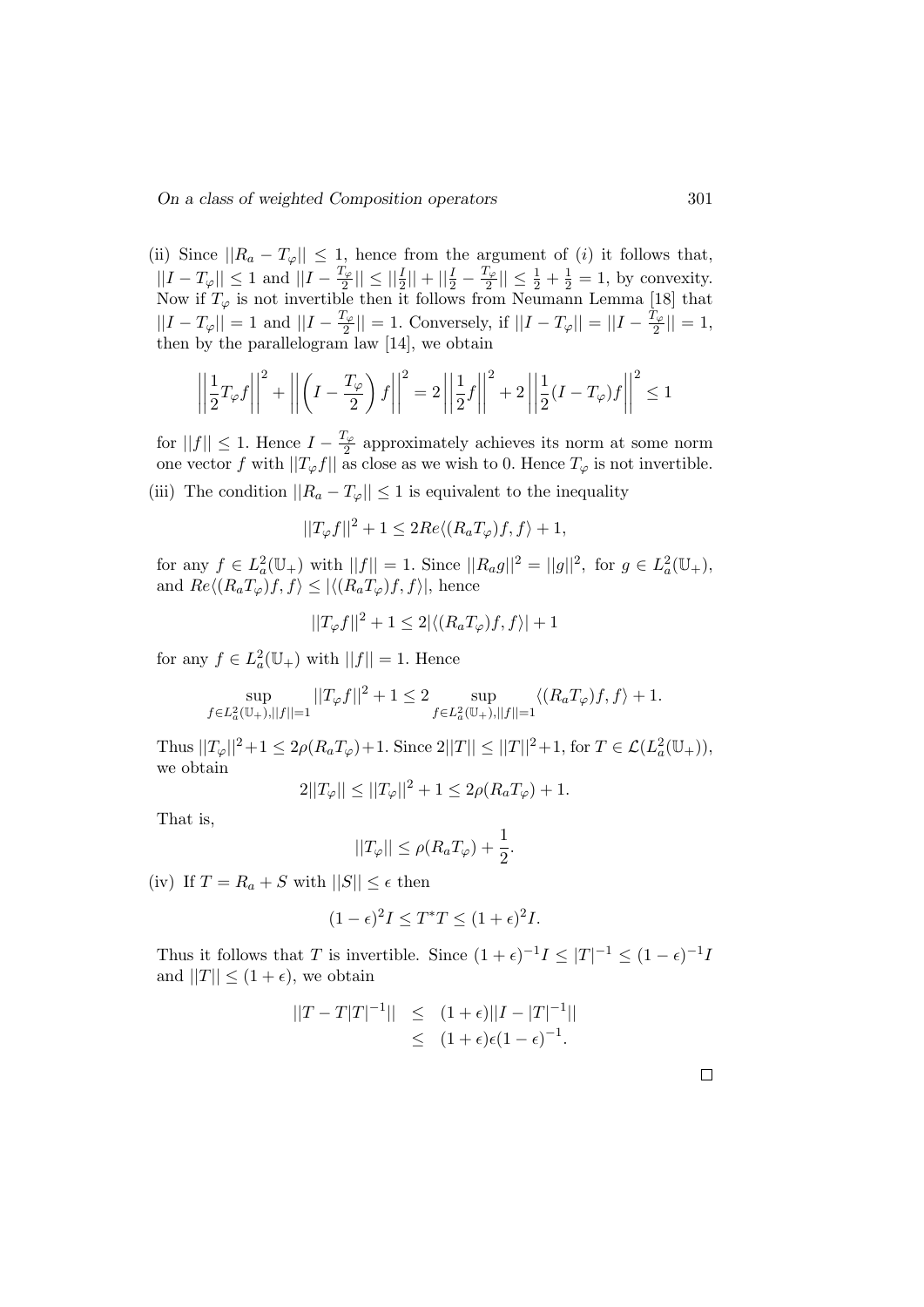**Theorem 7.** If  $\varphi \in h^{\infty}(\mathbb{U}_+)$ , then  $\varphi \geq 0$ ,  $||\varphi||_{\infty} \leq 1$  if and only if  $||I T_{\varphi}^{n}|| \leq 1$  for all  $n \in \mathbb{N}$ .

*Proof.* If  $\varphi \geq 0$ , then by Theorem 6  $T_{\varphi}$  is positive. Now since  $\varphi \in h^{\infty}(\mathbb{U}_{+})$ and  $||T_{\varphi}|| = ||\varphi||_{\infty} \leq 1$ , hence  $T_{\varphi}$  is a contraction. That is,  $0 \leq T_{\varphi} \leq I$ . Hence  $||I - T_{\varphi}^{n}|| \leq 1$  for all  $n \in \mathbb{N}$ . To prove the converse, let  $f \in L^{2}_{a}(\mathbb{U}_{+})$ and  $||f|| = 1$ . Thus  $|1 - \langle T_{\varphi}^n f, f \rangle| = |\langle (I - T_{\varphi}^n) f, f \rangle| \le ||I - T_{\varphi}^n|| \le 1$ . So  $NR(T_{\varphi}^{n})$  is contained in the closed right half plane for all  $n \in \mathbb{N}$ . Hence  $T_{\varphi}$  is positive. Now if there exists a positive number  $r \in \sigma(T_{\varphi})$  (the spectrum of  $T_{\varphi}$ ) such that  $r > 1$ , then there exists a positive integer n such that  $r^n > 2$ . Thus the spectral radius of  $I - T_{\varphi}^{n}$  is greater than 1. This contradicts the assumption that  $||I - T_{\varphi}^{n}|| \leq 1$ . Hence  $0 \leq T_{\varphi} \leq I$ .  $\Box$ 

**Theorem 8.** If  $T^N_\varphi$  and  $T^{N+1}_\varphi$  are positive contractions for some positive integer N then  $||I - T_{\varphi}^{n}|| \leq 1$  for all  $n \geq N; n \in \mathbb{N}$ .

*Proof.* Notice that ker  $T_{\varphi}^N = \text{ker } T_{\varphi}^{N+1}$ , as ker  $T_{\varphi}^N \subset \text{ker } T_{\varphi}^{N+1} \subset \cdots \subset T_{\varphi}$ ker  $T^{2N}_{\varphi} = \text{ker } (T^{N}_{\varphi})^* T^{N}_{\varphi} = \text{ker } T^{N}_{\varphi}$ . Decompose the Bergman space  $L^2_a(\mathbb{U}_+)$ as  $L^2_a(\mathbb{U}_+) = \text{ker } T^N_\varphi \oplus (\text{ker } T^N_\varphi)^\perp = \text{ker } T^N_\varphi \oplus \overline{\text{Range } T^N_\varphi}.$  Then  $T_\varphi, T^N_\varphi$  and  $T_{\varphi}^{N+1}$  have the form  $T_{\varphi} = \begin{pmatrix} T_1^{\varphi} & T_2^{\varphi} \\ T^{\varphi} & T^{\varphi} \end{pmatrix}$ 2  $T_3^{\varphi}$   $T_4^{\varphi}$ 4  $\Bigg), T_{\varphi}^{N} = \left( \begin{array}{cc} 0 & 0 \\ 0 & T^{N} \end{array} \right)$  $0 \tT_5^{\varphi}$ 5 ) and  $T^{N+1}_{\varphi} =$  $\begin{pmatrix} 0 & 0 \\ 0 & 0 \end{pmatrix}$  $0 \tT_6^{\varphi}$ with respect to the above decompositions of  $L^2_a(\mathbb{U}_+)$ . Thus

6  $T^{N+1}_{\varphi} = T_{\varphi} T^N_{\varphi} = \begin{pmatrix} 0 & T_2^{\varphi} T_5^{\varphi} \ 0 & T^{\varphi} T^{\varphi} \end{pmatrix}$ 5 0  $T_4^{\varphi} T_5^{\varphi}$ 5 /  $\begin{array}{ccc} 5 & 4 \end{array}$  $\Bigg) = T_{\varphi}^{N} T_{\varphi} = \begin{pmatrix} 0 & 0 \ T^{\varphi} T^{\varphi} & T^{\varphi} T^{\varphi} \end{pmatrix}$  $T_5^{\varphi}T_3^{\varphi}$   $T_5^{\varphi}T_4^{\varphi}$  . Hence  $T_2^{\varphi}T_5^{\varphi} \; = \; 0, T_5^{\varphi}T_3^{\varphi} \; = \; 0 \; \text{and} \; \, T_4^{\varphi}T_5^{\varphi} \; = \; T_5^{\varphi}T_4^{\varphi} \; = \; T_6^{\varphi} \; = \; T_6^{\varphi^*} \; = \; (T_5^{\varphi}T_4^{\varphi})$  $\binom{10}{4}^* =$  $\tilde{T_4^\varphi}^* \tilde{T_5^\varphi}$ <sup> $\frac{\partial \varphi}{\partial 5}$ </sup>. Since  $\overline{\text{Range } T_5^{\varphi}} = (\text{ker } T_5^{\varphi})$  $(\overline{T}_{5}^{\varphi})^{\perp} = (\overline{\ker T_{\varphi}}^{N})^{\perp}$ , we obtain  $T_{2}^{\varphi} = 0, T_{3}^{\varphi} = 0$ 0, and  $T_4^{\varphi} = T_4^{\varphi^*}$  $T_4^{\varphi^*}$ . Thus  $(T_1^{\varphi})$  $(T_1^{\varphi})^N = 0$ . Since  $T_{\varphi}^N$  and  $T_{\varphi}^{N+1}$  are positive contractions, we obtain  $T_{\varphi}$  is a positive contraction.

**Theorem 9.** Let T be a proper contraction on  $L^2_a(\mathbb{U}_+)$  with  $TR_a = R_aT_a$ for some  $a \in \mathbb{D}$ . Then

$$
||R_a(I+T)(I-T)^{-1} - \frac{1+r^2}{1-r^2}R_a|| \le \frac{2r}{1-r^2}
$$
 (2)

if and only if  $||T|| < r$ .

*Proof.* Assume  $TR_a = R_aT$  for some  $a \in \mathbb{D}$ . Notice that  $R_a$  is unitary and the inequality (2) is equivalent to

$$
\left| \left| (I+T)(I-T)^{-1} - \frac{1+r^2}{1-r^2} \right| \right| \le \frac{2r}{1-r^2}.
$$
 (3)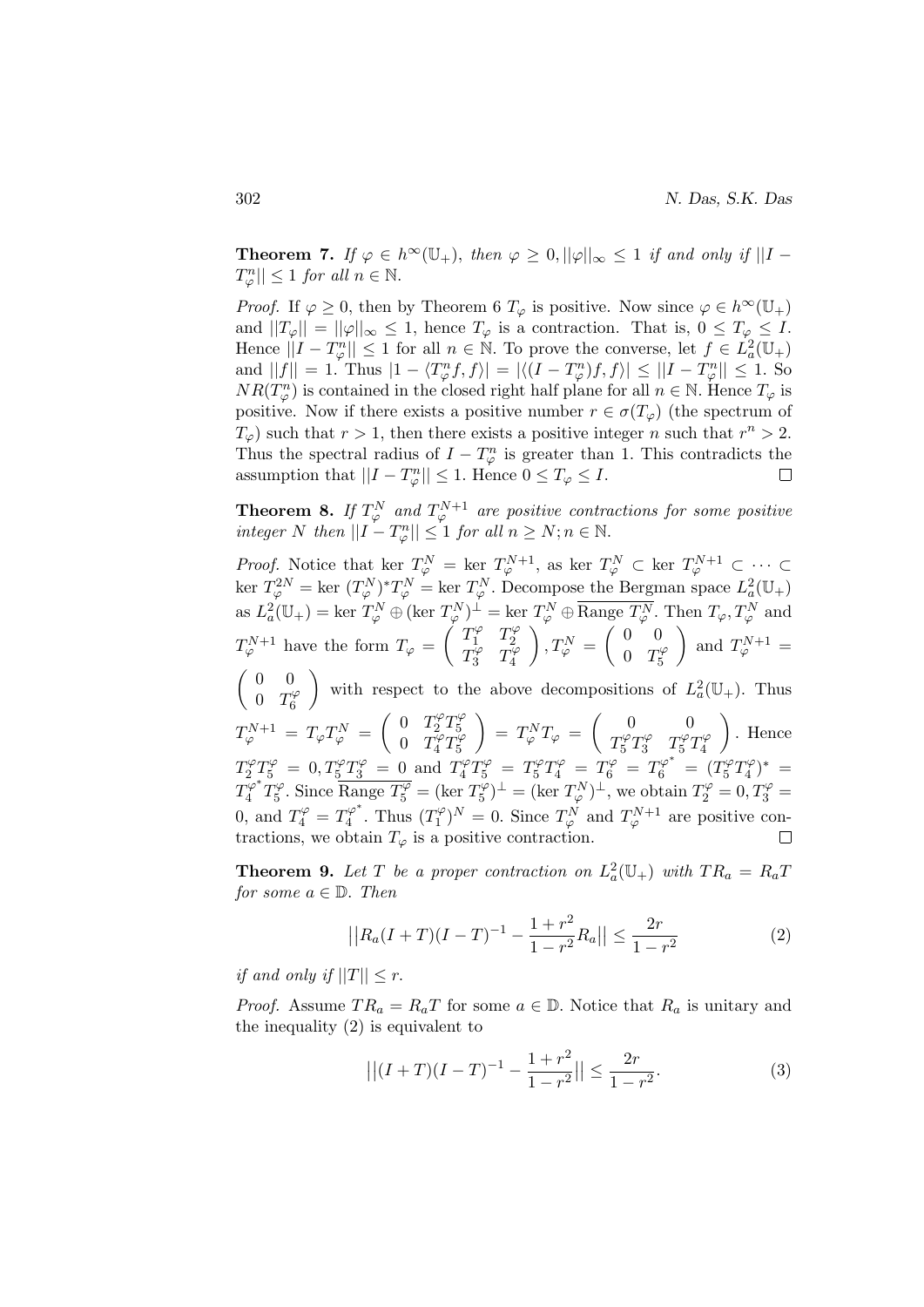Let  $S = (I + T)(I - T)^{-1} - \frac{1+r^2}{1-r^2}$  $\frac{1+r^2}{1-r^2}I$  and  $t=\frac{2r}{1-r^2}$  $\frac{2r}{1-r^2}$ . Then if (2) holds, that is, if  $||S|| \le t$  then  $||SR_a|| \le ||S|| \t ||Ra|| \le t$  as  $||R_a|| = 1$ . Therefore (2) holds. Conversely, if (2) holds, i.e.  $||SR_a|| \leq t$ , we get (3) using the fact that  $R_a$  is unitary. Thus  $(2)$  and  $(3)$  are equivalent. Since  $(3)$  is equivalent to

$$
\left[ (I - T^*)^{-1} (I + T^*) - \frac{1 + r^2}{1 - r^2} I \right] \left[ (I + T)(I - T)^{-1} - \frac{1 + r^2}{1 - r^2} I \right]
$$
  

$$
\leq \frac{4r^2}{(1 - r^2)^2} I,
$$

we obtain

$$
(1 - r2)2(I + T*)(I + T) + (1 + r2)2(I - T*)(I - T) - 2(1 - r4)(I - T*T) \le 4r2(I - T*)(I - T).
$$

Thus

$$
(1 - r2)(I + T*T) \le (1 + r2)(I - T*T).
$$

That is,  $T^*T \leq r^2I$  and hence  $||T|| \leq r$ . The result follows.

 $\Box$ 

#### 5 Schatten Class and Frechet Derivative

In this section we deal with Schatten class operators defined on  $L^2_a(\mathbb{U}_+)$ . We showed that if  $\varphi \in L^{\infty}(\mathbb{U}_{+})$  and  $T_{\varphi}$  is invertible with the polar decomposition  $T_{\varphi} = U|T_{\varphi}|$ , then for all  $a \in \mathbb{D}$  and for every  $A \in \mathcal{L}(L_a^2(\mathbb{U}_+))$  with  $UA = AU$ , the inequality  $||(U - T_{\varphi})A||_2 \leq ||(R_a - T_{\varphi})A||_2 \leq ||(U + T_{\varphi})A||_2$ holds. Further if  $T \in \mathcal{L}(L_a^2(\mathbb{U}_+))$  is positive and  $R_a - T$  is compact for some  $a \in \mathbb{D}$ , then  $I - T$  is compact and if  $R_a - T \in S_p(0 \lt p \leq \infty)$  for some  $a \in \mathbb{D}$ , then  $I - T \in S_p$ . We also established that if for some  $a \in \mathbb{D}$ ,  $R_a$  is a local maximum or a local minimum of  $O_p = ||U - T||_p^p, p > 1$  where U is unitary,  $T > 0$ , then  $M_a = \{ (L' \circ \tau_{\varsigma_a}) t_{\varsigma_a}(g \circ L \circ \tau_{\varsigma_a}) : g \in L_a^2(\mathbb{D})$ , g is even is a reducing subspace of T and  $||I - T||_p < ||R_a - T||_p$ .

For any non-negative integer n, the nth singular value of  $T \in \mathcal{LC}(\mathcal{H})$  is defined by

$$
s_n(T) = \inf \{ ||T - K||, K \in \mathcal{LC}(\mathcal{H}), \ rank K \leq n \}.
$$

Here  $||.||$  is the operator norm. Clearly  $s_0(T) = ||T||$  and  $s_0(T) \geq s_1(T) \geq$  $s_2(T) \geq \cdots \geq 0$ . The Schatten Von Neumann class  $S_p = S_p(\mathcal{H}), 0 < p < \infty$ ,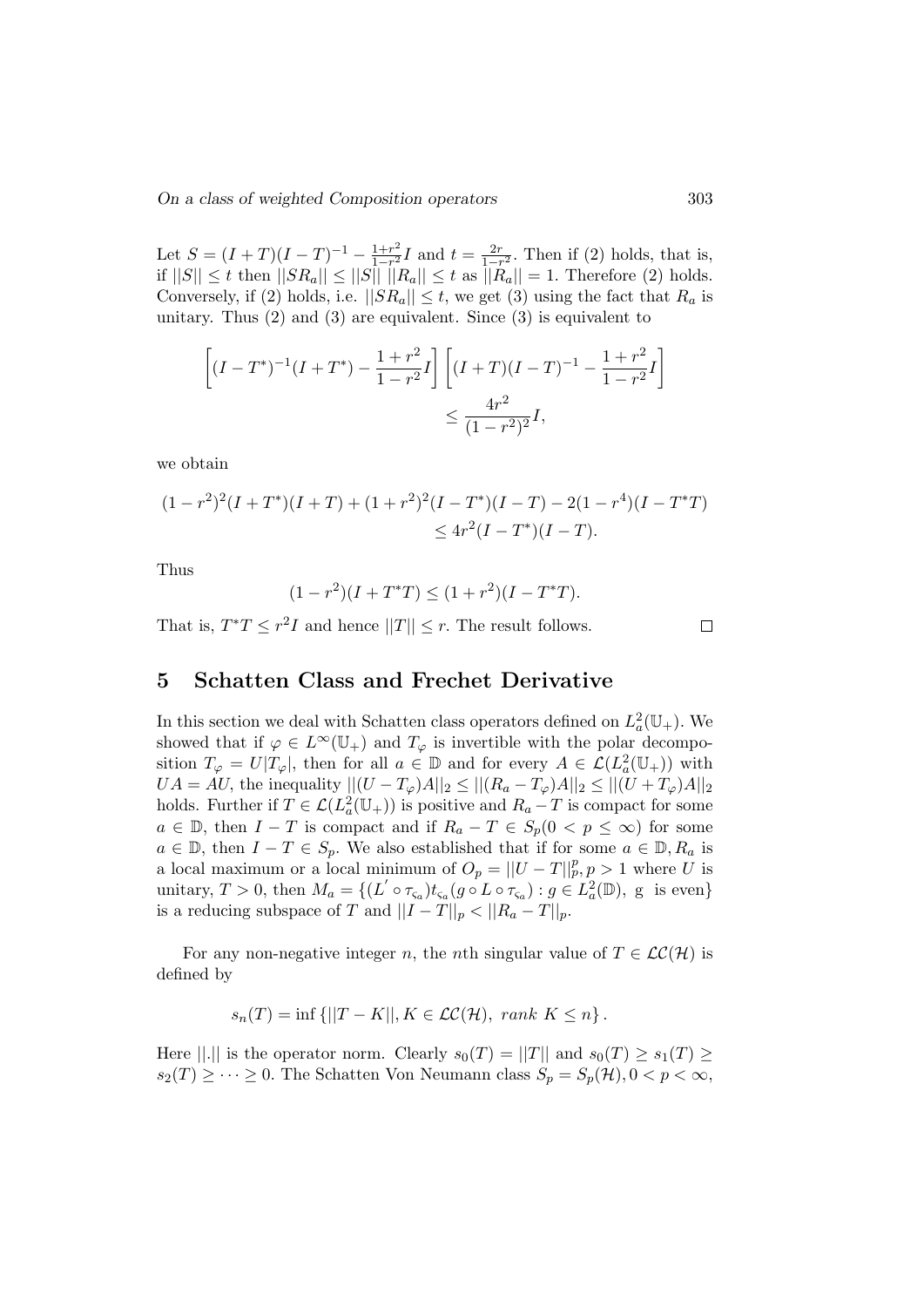consists of all operators  $T \in \mathcal{LC}(\mathcal{H})$  such that

$$
||T||_{S_p} = \left(\sum_{n=0}^{\infty} (s_n(T))^p\right)^{\frac{1}{p}} < \infty.
$$

If  $1 \leq p < \infty$ , then  $\lVert . \rVert_{S_p}$  is a norm, which makes  $S_p$  a Banach space. For  $p < 1, \dots, \infty$  does not satisfy the triangle inequality, it is a quasinorm (i.e.,  $||T_1+T_2||_{S_p} \leq C(||T_1||_{S_p} + ||T_2||_{S_p})$  for  $T_1, T_2 \in S_p$  and  $C$ , a constant), which makes  $S_p$  a quasi-Banach space. The space  $S_1$  is called the trace-class of  $\mathcal H$ and  $S_2$  is called the Hilbert-Schmidt class.

If  $T \in S_1$  and  $\{\varepsilon_i\}$  is any orthonormal basis for the Hilbert space  $\mathcal H$  then the quantity trace(T) defined by trace(T) =  $\sum_{i=1}^{\infty} \langle T\varepsilon_i, \varepsilon_i \rangle$  is independent of the choice of  $\{\varepsilon_i\}$  and is called the trace of T. The Hilbert schmidt norm of  $T$  is defined as,

$$
||T||_2 = \left(\sum_{n=0}^{\infty} ||Te_n||^2\right)^{\frac{1}{2}} = \left(\sum_{n,m=0}^{\infty} |\langle Te_n, f_m \rangle|^2\right)^{\frac{1}{2}},
$$

where  $\{e_n\}_{n=0}^{\infty}$  and  $\{f_m\}_{m=0}^{\infty}$  are any two orthonormal bases for  $L^2_a(\mathbb{U}_+)$ . Notice that if  $T \in S_p$  then  $||T||_p^p = \text{trace}(|T|^p)$ . It has been shown by McCarthy [15] that  $S_p(1 < p < \infty)$  is uniformly convex. It also follows from [16] that  $S_p$  has Frechet differentiable norm and the map  $T \mapsto ||T||_p^p$  is differentiable.

Let S be any bounded linear operator on a Hilbert space  $\mathcal{H}$ . Then S can be expressed uniquely [2](polar decomposition) as  $S = U_1 P_1$  where  $P_1$  is a positive operator and  $U_1$  is a partial isometry and ker $U_1 = \text{ker} P_1$ . If S is self-adjoint then  $U_1$  is self-adjoint and commutes with  $P_1$ .

In the following result we show that the nearest and farthest unitary operators to and from an arbitrary positive Toeplitz operator are I and −I respectively.

**Theorem 10.** Let  $\varphi \geq 0, \varphi \in h^{\infty}(\mathbb{U}_{+})$ . Then for every unitary operator  $R_a \in \mathcal{L}(L_a^2(\mathbb{U}_+)), a \in \mathbb{D}$ , and for every  $A \in \mathcal{L}(L_a^2(\mathbb{U}_+)),$ 

$$
||(I - T_{\varphi})A||_2 \le ||(R_a - T_{\varphi})A||_2 \le ||(I + T_{\varphi})A||_2.
$$
 (4)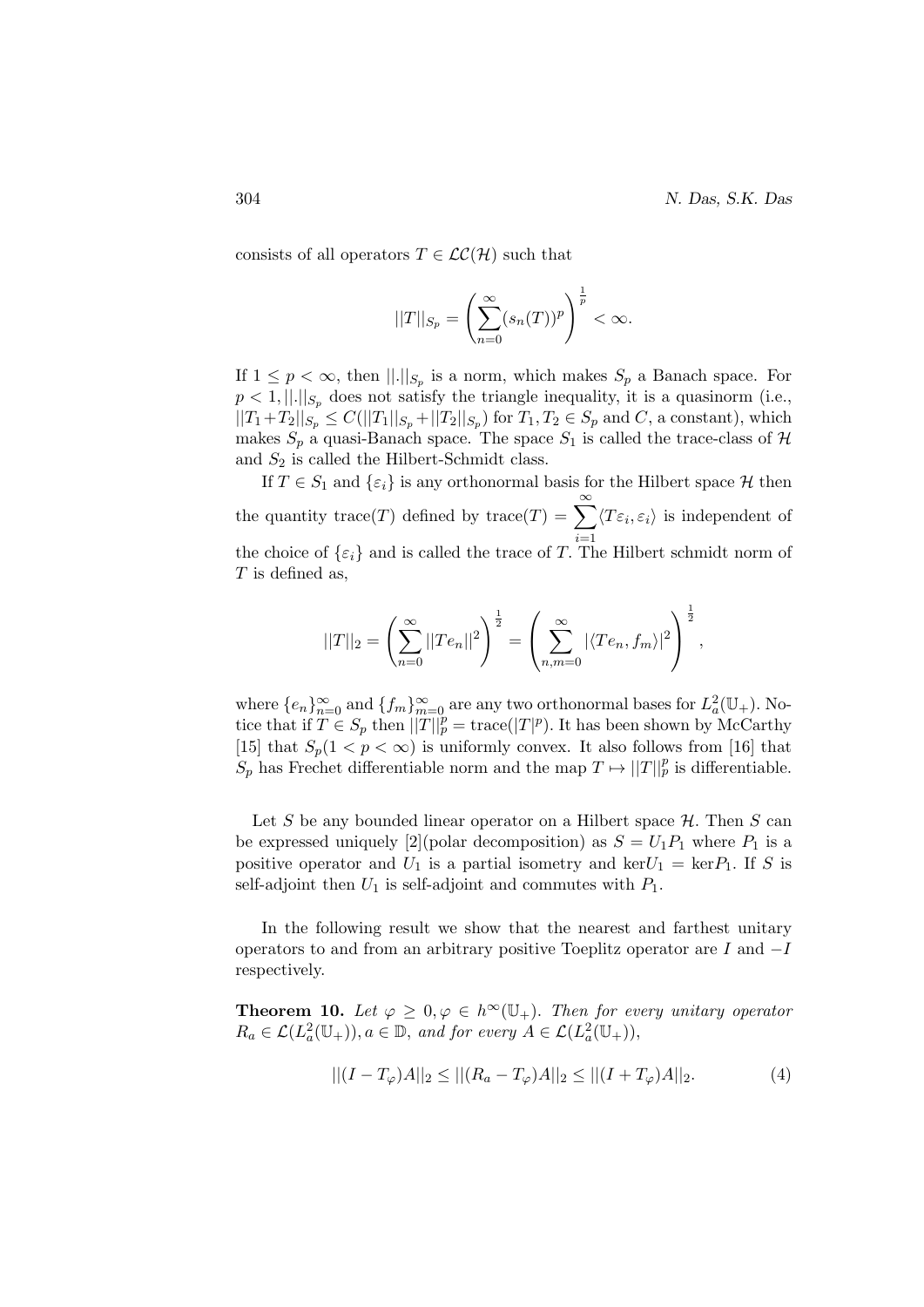*Proof.* Since  $\varphi \geq 0$ , the Toeplitz operator  $T_{\varphi}$  is positive. If  $T_{\varphi}$  is a positive diagonal operator and if  $R_a$  is unitary diagonal operator then  $(4)$  follows from the following scalar inequalities

$$
|a - 1| \le |a - z| \le |a + 1|
$$

for every  $a \geq 0$  and for every z with  $|z| = 1$ . Now the general case as claimed in the theorem follows using Voiculescu pertubation theorem [1].  $\Box$ 

The following result shows that the nearest and farthest unitary operators to an arbitrary invertible operator T are U and  $-U$ , respectively, where  $U$  is the unitary factor occurring in the polar decomposition of  $T$ .

**Theorem 11.** Let  $\varphi \in L^{\infty}(\mathbb{U}_{+})$  and suppose  $T_{\varphi} \in \mathcal{L}(L^{2}_{a}(\mathbb{U}_{+}))$  is invertible with the polar decomposition  $T_{\varphi} = U|T_{\varphi}|$ . Then for all  $a \in \mathbb{D}$ , and for every  $A \in \mathcal{L}(L_a^2(\mathbb{U}_+))$  with  $UA = AU$ , the inequality  $||(U - T_{\varphi})A||_2 \leq ||(R_a T_{\varphi})A||_2 \leq ||(U+T_{\varphi})A||_2$  holds.

*Proof.* Applying Theorem 10 to the positive operator  $|T_{\varphi}|$  and the unitary operator  $U^*R_a$ , we obtain

$$
|| |T_{\varphi}|A - A ||_2 \le || |T_{\varphi}|A - AU^* R_a ||_2 \le || |T_{\varphi}|A + A ||_2.
$$

Since  $\|\cdot\|_2$  is unitarily invariant and since  $UA = AU$  and  $U^*A = AU^*$ , it follows that

$$
||T_{\varphi}A - AU||_2 = ||U|T_{\varphi}|A - AU||_2 = |||T_{\varphi}|A - U^*AU||_2 = |||T_{\varphi}|A - A||_2,
$$
  

$$
||T_{\varphi}A - AR_a||_2 = ||U|T_{\varphi}|A - AR_a||_2 = |||T_{\varphi}|A - U^*AR_a||_2
$$
  

$$
= |||T_{\varphi}|A - AU^*R_a||_2,
$$

and

$$
||T_{\varphi}A + AU||_2 = ||U|T_{\varphi}|A + AU||_2 = |||T_{\varphi}|A + U^*AU||_2 = |||T_{\varphi}|A + A||_2.
$$
  
Thus,

$$
||T_{\varphi}A-AU||_2\leq ||T_{\varphi}A-AR_a||_2\leq ||T_{\varphi}A+AU||_2.
$$

This completes the proof of the theorem.

Let  $\mathbb{T} = \{z \in \mathbb{C} : |z| = 1\}$  and  $f : \mathbb{T} \to \mathbb{C}$  be a sufficiently smooth function of the form

$$
f(z) = \sum_{n = -\infty}^{\infty} \hat{f}(n) z^n, \ z \in \mathbb{T},
$$

 $\Box$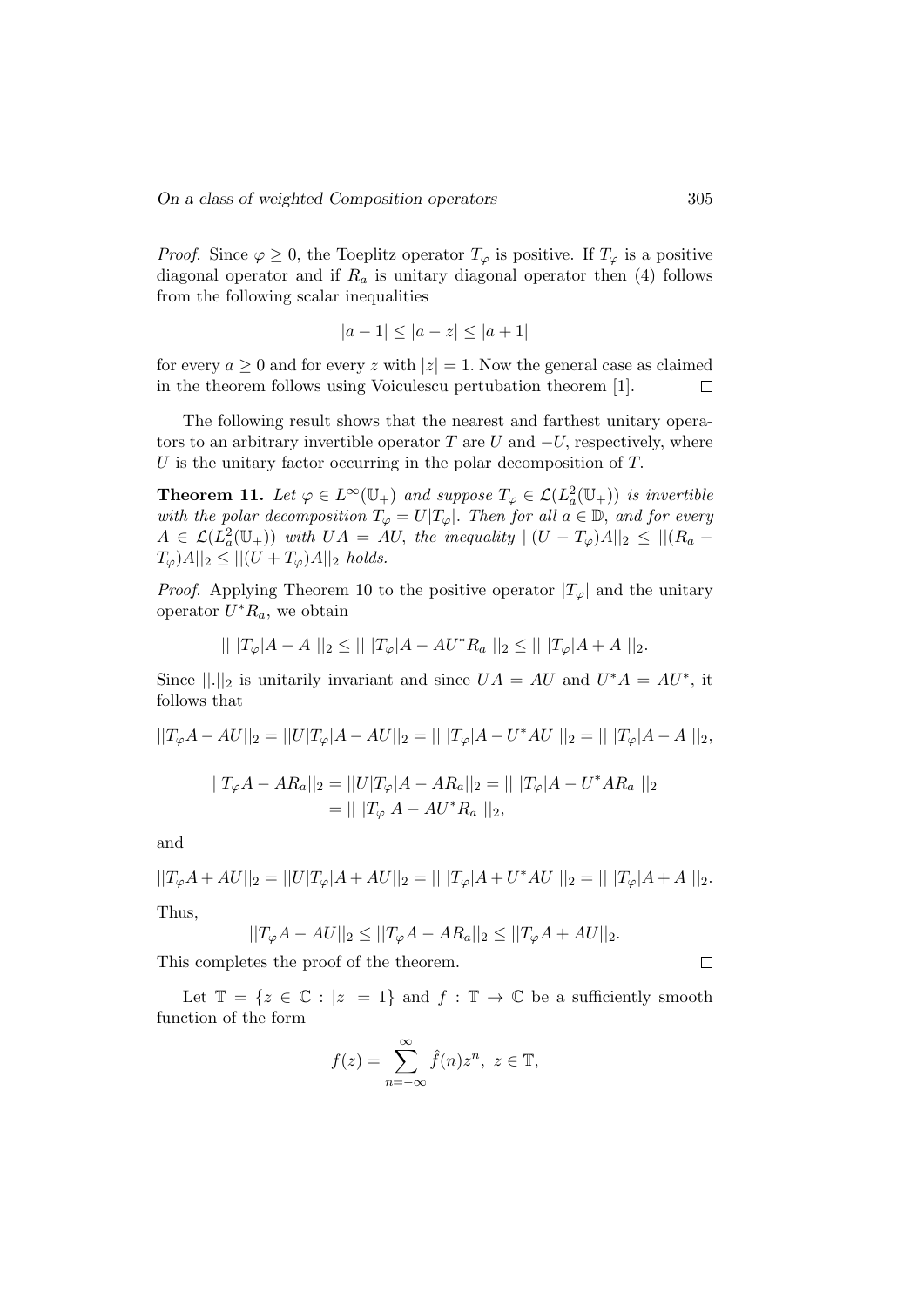306 N. Das, S.K. Das

 $\Box$ 

where 
$$
\hat{f}(n) = \frac{1}{2\pi} \int_{-\pi}^{\pi} f(e^{i\theta}) e^{-in\theta} d\theta
$$
.

**Theorem 12.** Let  $f$  be a complex-valued function defined on  $\mathbb T$  such that  $m = \sum_{n=1}^{\infty}$  $n=-\infty$  $|n \hat{f}(n)| < \infty$ . Then

$$
||f(R_{a_1}) - f(R_{a_2})||_p \le m ||R_{a_1} - R_{a_2}||_p,
$$

for all  $a_1, a_2 \in \mathbb{D}$  and  $1 \leq p \leq \infty$ .

*Proof.* Clearly, if  $n > 0$ , then

$$
R_{a_1}^n - R_{a_2}^n = \sum_{k=0}^{n-1} R_{a_1}^n (R_{a_1} - R_{a_2}) R_{a_2}^{n-1-k},
$$

and so

$$
||R_{a_1}^n - R_{a_2}^n||_p \le \sum_{k=0}^{n-1} ||R_{a_1}^k|| \, ||R_{a_1} - R_{a_2}||_p \, ||R_{a_2}^{n-1-k}|| = n||R_{a_1} - R_{a_2}||_p.
$$

For  $n < 0$ ,

$$
||f(R_{a_1}) - f(R_{a_2})||_p \leq \sum_{n=-\infty}^{\infty} |\hat{f}(n)| ||R_{a_1}^n - R_{a_2}^n||_p
$$
  

$$
\leq \sum_{n=-\infty}^{\infty} |n\hat{f}(n)| ||R_{a_1} - R_{a_2}||_p = m||R_{a_1} - R_{a_2}||_p.
$$

The result follows.

**Lemma 3.** If  $p > 1$ , define the map  $\Xi : S_p \to \mathbb{R}$  as  $\Xi(S) = ||S||_p^p$ . The map  $\Xi$  is Frechet differentiable with derivative  $D_S$  at S and is given by

$$
D_S(T) = \frac{1}{2}p \ trace ([S]^{p-1}U^*T + T^*U|S|^{p-1})
$$
  
= p Re [trace ([S]^{p-1}U^\*T)]

where  $|S|$  is the positive square root of  $S^*S$  and  $S = U|S|$  is the polar decomposition of S.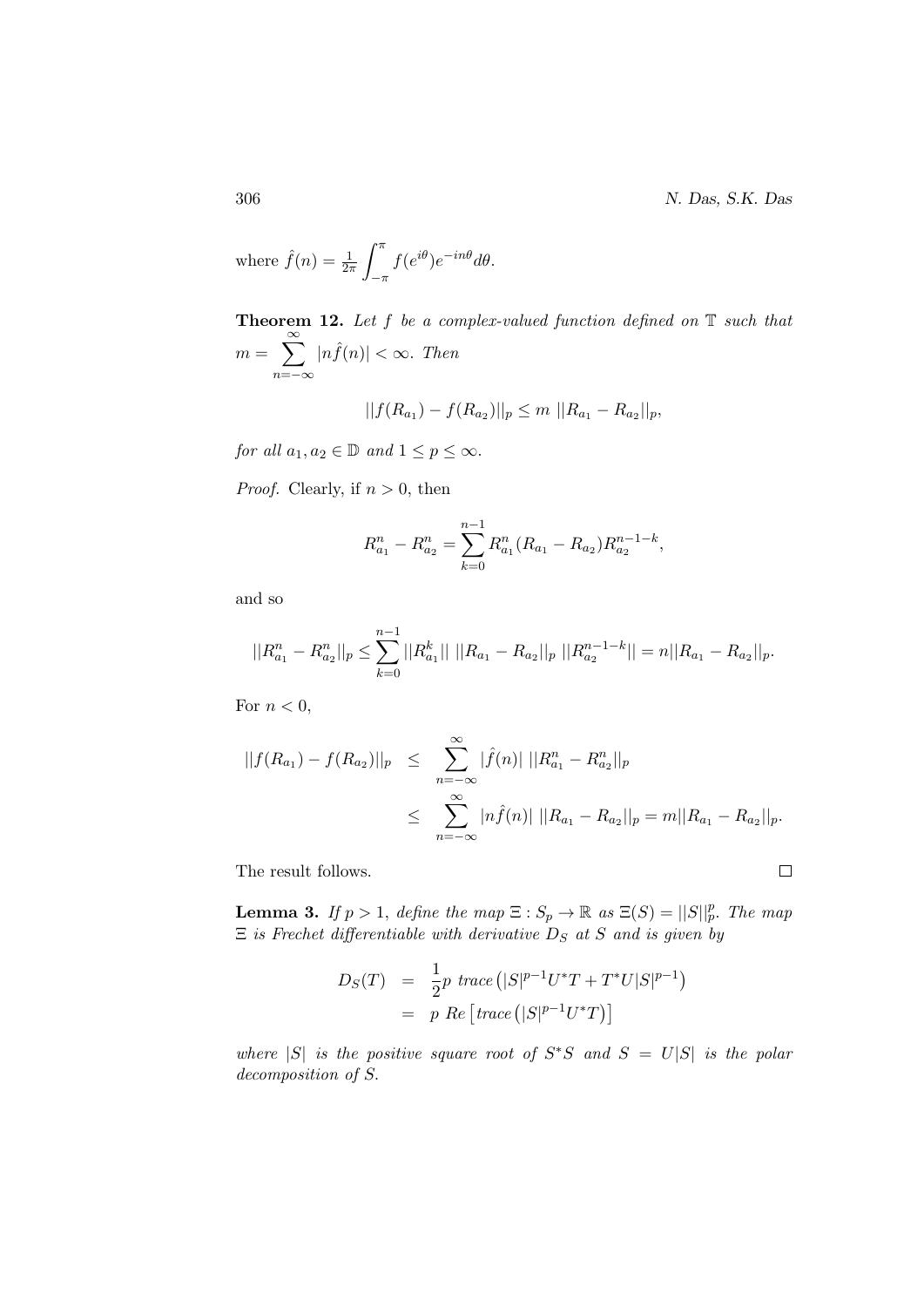*Proof.* Let  $S, T \in S_p, 1 < p < \infty$ . Let Q be a projection such that Range Q is a reducing subspace of S. Notice that the operator  $2Q - I$  is unitary and

$$
(2Q - I)[S + QT(I - Q)](2Q - I) = S - QT(I - Q).
$$

Hence

$$
||S + QT(I - Q)||_p^p = ||S - QT(I - Q)||_p^p.
$$

Thus

$$
D_S[QT(I-Q)]^p = p \ Re \left( || |S|^{p-2}QS^*T - |S|^{p-2}QS^*TQ ||_p^p \right) = 0.
$$

Now let  $S \geq 0$ . Then  $S = \sum_{i=1}^{\infty} \lambda_i (\varepsilon_i \otimes \varepsilon_i)$  where  $\lambda_i \geq 0$  and  $(\varepsilon_i)$  is an orthonormal basis for H. Let  $Q_i$  be the projection onto  $sp\{\varepsilon_i\}$  and let  $C_n = I - \sum_{n=1}^{n}$  $i=1$  $Q_i$ . Since  $D_S(Q_1TC_1) = D_S(C_1TQ_1) = 0$ , we obtain  $D_S(T) =$  $D_S(Q_1TQ_1) + D_S(C_1TC_1).$ 

Repeating the above argument and using mathematical induction, it is not difficult to see that for any integer  $n$ ,

$$
D_S(T) = \sum_{i=1}^n D_S(Q_i T Q_i) + D_S(F_n T F_n).
$$

Further, notice that

$$
D_S(Q_i T Q_i) = p \ Re[\lambda_i^{p-1} \langle T \varepsilon_i, \varepsilon_i \rangle] = p \ Re[\langle S^{p-1} T \varepsilon_i, \varepsilon_i \rangle].
$$

This can be verified by observing that  $||S+tQ_iTQ_i||_p^p = |\lambda_i+t\langle T\varepsilon_i,\varepsilon_i\rangle|^p +$  $\sum$  $j\neq i$  $\lambda_i^p$  $\frac{p}{j}$  and evaluating  $\frac{d}{dt} ||S + tQ_i TQ_i||_p^p ||_{t=0}$ . Thus

$$
D_S(T) = p \sum_{i=1}^{n} Re \langle S^{p-1} T \varepsilon_i, \varepsilon_i \rangle + D_S(C_n T C_n).
$$

Since  $C_n$  converges strongly to 0 as  $n \to \infty$ , it follows from [5] that  $(C_nTC_n)$ converges to 0 in  $S_p$ . Since  $D_S$  is continuous,  $(D_S(C_nTC_n)) \to 0$  and we see that

$$
D_S(T) = p \sum_{i=1}^{\infty} Re \langle S^{p-1} T \varepsilon_i, \varepsilon_i \rangle
$$
  
= p Re trace $(S^{p-1}T)$ , when  $S \ge 0$ .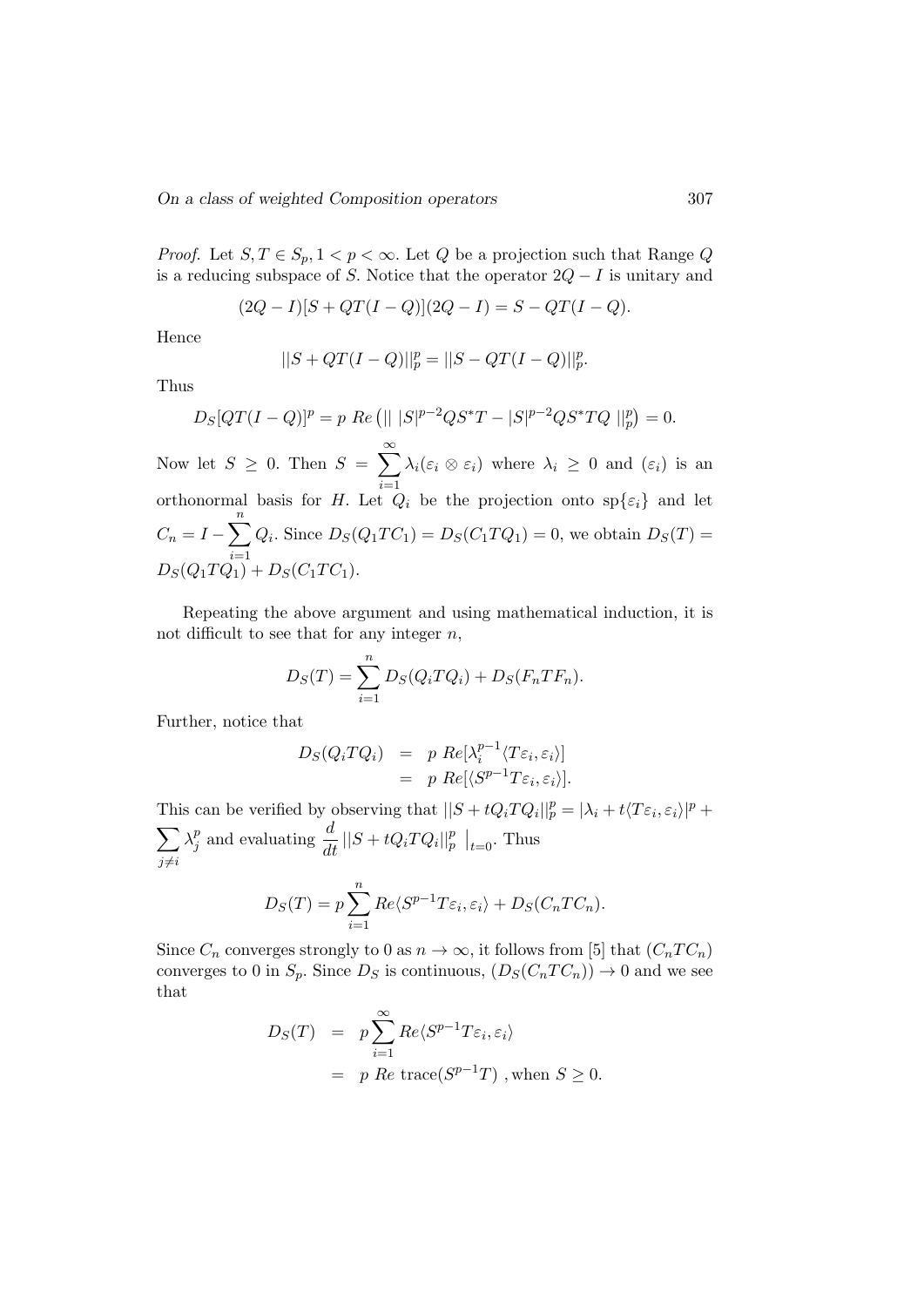$\Box$ 

Now let  $S \in S_p$  and  $S = U|S|$  be its polar decomposition. By definition of partial isometry there exists  $K$  such that either  $K$  or  $K^*$  is an isometry and such that K and U coincide on  $(\text{ker}|S|)^{\perp}$ . Thus  $S = K|S|$ . If  $K^*$  is an isometry then for any  $T \in S_p$  we have

$$
|S+T|^2 = |S|^2 + |S|K^*T + T^*K|S| + T^*KK^*T = |S| + K^*T|^2,
$$

and so

$$
||S + T||_p^p = || |S| + K^*T ||_p^p.
$$

Therefore  $D_S(T) = D_{|S|}(K^*T)$ . Hence

$$
D_S(T) = D_{|S|}(K^*T) = p \ Re \ trace(|S|^{p-1}K^*T).
$$

When  $K$  is an isometry, taking the adjoint and proceeding similarly we obtain

$$
D_S(T) = D_{|S^*|}(KT^*) = p \ Re \ trace(|S^*|^{p-1}KT^*).
$$

Since  $|S^*|^{p-1} = K|S|^{p-1}K^*$ , the result follows.

**Theorem 13.** Let  $T \in \mathcal{L}(L_a^2(\mathbb{U}_+))$  and  $T \geq 0$ . If  $R_a - T \in \mathcal{L}\mathcal{C}(L_a^2(\mathbb{U}_+))$  for some  $a \in \mathbb{D}$ , then  $I - T \in \mathcal{LC}(L_a^2(\mathbb{U}_+))$ . Further if  $R_a - T \in S_p(0 < p \leq \infty)$ for some  $a \in \mathbb{D}$ , then  $I - T \in S_p$ .

*Proof.* Notice that  $R_aT - TR_a = (R_a - T)R_a - R_a(R_a - T) \in \mathcal{LC}(L_a^2(\mathbb{U}_+)).$ Since  $R_a^2 = I$ , hence  $I - T^2 = (R_a - T)(R_a + T) + TR_a - R_aT \in \mathcal{LC}(L_a^2(\mathbb{U}_+)).$ Now  $T \geq 0$  implies  $I + T$  is invertible and so

$$
I - T = (I - T^2)(I + T)^{-1} \in \mathcal{LC}(L^2_a(\mathbb{U}_+)).
$$

A similar argument shows that if  $R_a - T \in S_p(0 < p \leq \infty)$  for some  $a \in \mathbb{D}$ , then  $I - T \in S_p$ .  $\Box$ 

Let  $T \in \mathcal{L}(L_a^2(\mathbb{U}_+))$ . Suppose  $1 < p < \infty$  and

$$
L_T = \{ U \in \mathcal{L} \left( L_a^2(\mathbb{U}_+) \right) : U \text{ is unitary and } U - T \in S_p \}.
$$

If  $L_T \neq \phi$ , define  $O_p(U) = ||U - T||_p^p, p > 1$ .

**Theorem 14.** If  $T \in \mathcal{L}(L_a^2(\mathbb{U}_+))$  and  $T > 0$ , then the following hold:

(i) If  $R_a$  is a local maximum or a local minimum of  $O_p$ , for some  $a \in \mathbb{D}$ , then  $M_a = \{ (L' \circ \tau_{\varsigma_a})_{t_{\varsigma_a}} (g \circ L \circ \tau_{\varsigma_a}) : g \in L_a^2(\mathbb{D}), g \text{ is even} \}$  is a reducing subspace of T and if  $p > 1$  then  $||I - T||_p < ||R_a - T||_p$ .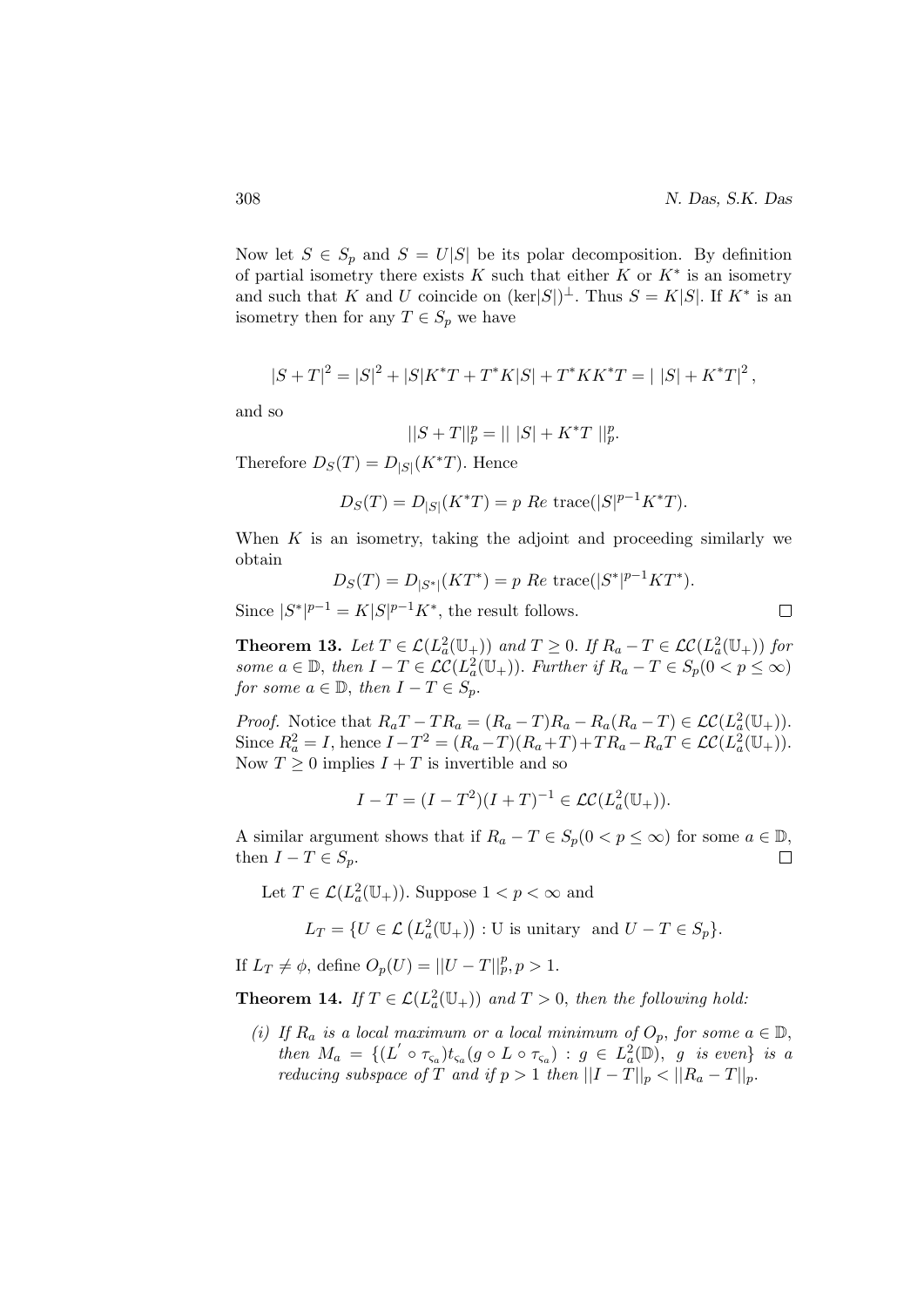(ii) If  $E \in \mathcal{L}(L_a^2(\mathbb{U}_+))$  is a local extremum (either a local maximum or a local minimum) of  $O_p$  then E is a symmetry and  $ET = TE$ . If further  $T \geq 0,$  then ker  $T$  is a reducing subspace of  $E$  and  $E\big|_{(ker\ T)^{\bot}}$  is a symmetry.

*Proof.* Let  $f \in \mathcal{L}(L_a^2(\mathbb{U}_+))$  with  $||f|| = 1$  and  $\eta \in \mathbb{R}$ . Define  $G_f(\eta)$  on  $L_a^2(\mathbb{U}_+)$ as follows:

$$
G_f(\eta)g = e^{i\eta} \langle g, f \rangle f + g - \langle g, f \rangle f, g \in L^2_a(\mathbb{U}_+).
$$

The map  $G_f(\eta)$  is an unitary operator on  $L^2_a(\mathbb{U}_+).$ 

For  $p > 1$ , the derivative of  $O_p$  exists everywhere. Further if  $O_p$  has a local extremum at E, then for each f,  $\frac{dO_p}{d\eta}$  (EGf(n)) vanishes at  $\eta = 0$ . Let  $E - T = U|E - T|$  be the polar decomposition of  $E - T$ . Then

$$
\frac{d}{d\eta}O_p\left[EG_f(\eta)\right]\big|_{\eta=0} = p\ Re\ \text{trace}\left[|E-T|^{p-1}U^*Ei(f\otimes f)\right] = 0.
$$

Evaluating the trace using an orthonormal basis containing  $f$ , we obtain  $\langle |U-T|^{p-1}U^*Ef, f \rangle \in \mathbb{R}$ . Since this holds for any f, it follows that  $|E T|^{p-1}U^*E$  is self adjoint. Further, since  $E^*U$  is a partial isometry and  $\ker (E^*U) = \ker U = \ker |E - T| = \ker |E - T|^{p-1}$ . Hence  $E^*U|E - T|^{p-1}$ is the unique polar decomposition of a self adjoint operator. Hence  $E^*U$  is self adjoint and commutes with  $|E-T|^{p-1}$ . Therefore  $E^*U$  commutes with every power of  $|E-T|^{p-1}$ , in particular with  $|E-T|$ . Thus

$$
E^*(E - T) = E^*U|E - T|
$$
  
= |E - T|E^\*U  
= |E - T|U^\*E  
= (E^\* - T)E

and so  $E^*T = TE$  showing that  $E^*T$  is self-adjoint. Now since  $T > 0$ , we obtain  $0 = \text{ker } T = \text{ker } E^*$  and it follows that E is a symmetry and  $ET = TE$ . Now if  $T \geq 0$ , then it is not difficult to verify that  $E^*T = TE$ . Let Q be the orthogonal projection onto (ker  $T)^{\perp}$ . Then  $E^*QT$  is the unique polar decomposition of a self-adjoint operator. Thus  $E^*Q$  is self-adjoint, that is  $E^*Q = QE$ . This implies  $EE^*QE^* = EQEE^*$ . Thus  $QE^* = EQ$ . Thus  $QEQ = (E^*Q)Q = E^*Q = QE$  and  $QEQ = Q(QE^*) = QE^* = EQ$ . Hence Q commutes with E and ker T reduces E. Now since  $(EQ)^2 = E(QEQ)$  $EE^*Q = Q$ , we obtain that E restricted to (ker T)<sup> $\perp$ </sup> is a symmetry. This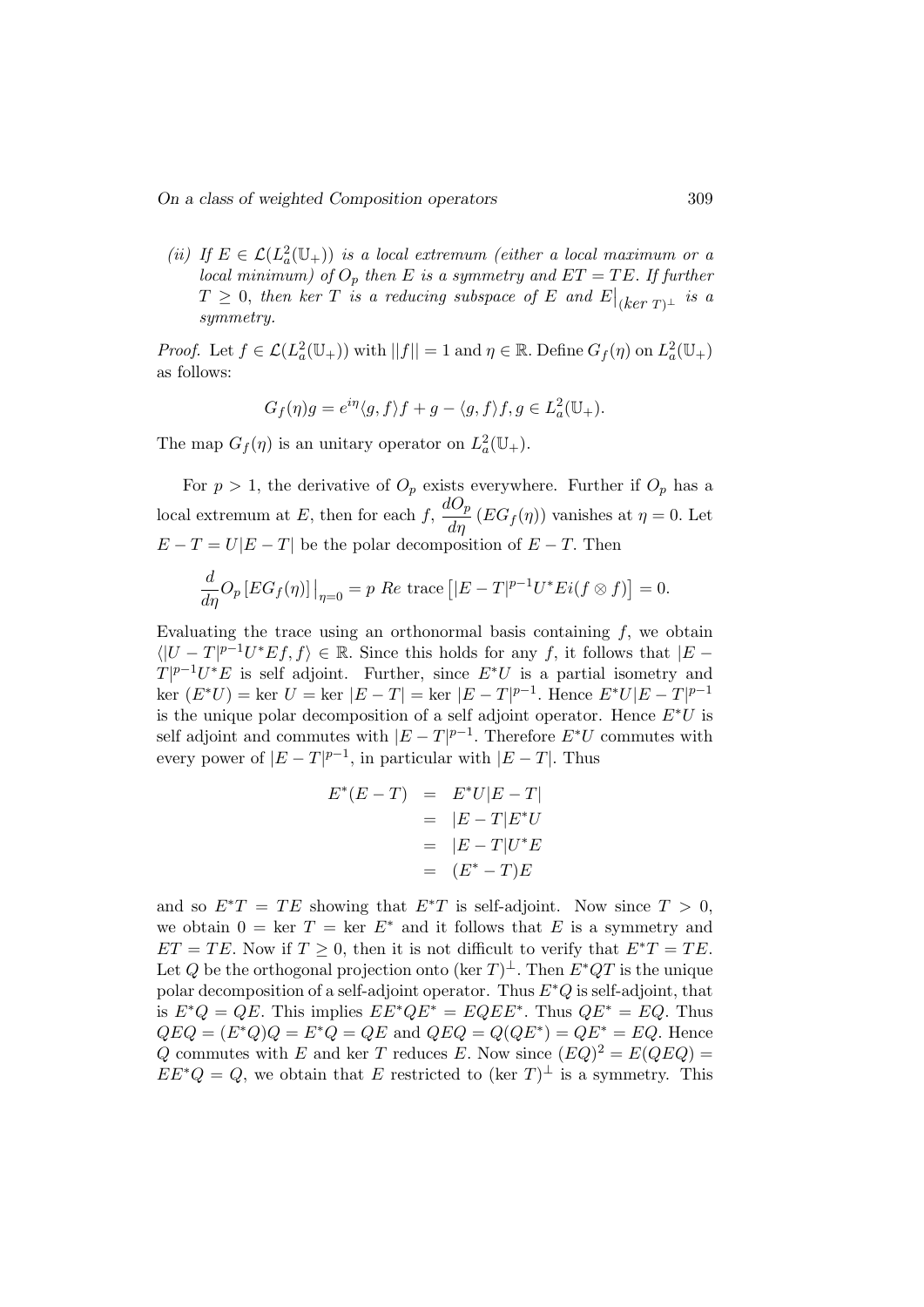proves  $(ii)$  and the first part of  $(i)$  follows from Theorem 5. Now we shall show that if  $p > 1$  then the function  $O_p(U) = ||U - T||_p^p$  has a unique local minimum which occurs at  $U = I$  and which is also a global minimum and in particular,

$$
||I - T||_p < ||R_a - T||_p.
$$

From Theorem 13, if  $L_T \neq \phi$  then  $I \in L_T$ . Also, since a global minimum is also a local minimum, from the first part it follows that the local minimum can only be attained at some symmetry E, commuting with T. But then  $I-E$ and  $I-T$  are commuting compact normal operators and so have a common orthonormal basis  $\{\varepsilon_i\}$  of eigenvectors. Let  $\alpha_i = \langle T\varepsilon_i, \varepsilon_i \rangle, \beta_i = \langle E\varepsilon_i, \varepsilon_i \rangle$ . Then  $|\beta_i|=1$  and

$$
||E - T||_p^p = \sum_{i=1}^{\infty} |\beta_i - \alpha_i|^p \ge \sum_{i=1}^{\infty} |1 - \alpha_i|^p = ||I - T||_p^p.
$$
 (5)

Equality holds in (5), only when  $\beta_i = 1$  for all i. That is, only if  $E = I$ . Thus from Lemma 1, it follows that  $||I - T||_p < ||R_a - T||_p$  as  $R_a \neq I$  for all  $a \in \mathbb{D}$ .  $\Box$ 

#### References

- [1] K. R. Davidson, Normal operators are diagonal plus Hilbert-Schmidt, J. Operator Theory, 20 (1988), 241-248.
- [2] R. G. Douglas, Banach algebra techniques in operator theory, Academic Press, New York, (1972).
- [3] S. S. Dragomir, Reverse inequalities for the numerical radius of linear operators in Hilbert spaces, Bull. Austral. Math. Soc., 73 (2006), 255- 262.
- [4] S. Elliott, A. Wynn, Composition operators on weighted Bergman spaces of a half plane, Proc. Edinb. Math. Soc., 54 (2011), 373-379.
- [5] J. A. Erdos, On the trace of a trace class operator, Bull. Lond. Math. Soc., 6 (1974), 47-50.
- [6] M. Goldberg, On certain finite dimensional numerical ranges and numerical radii, Linear Multilinear Algebra, 7 (1979), 329-342.
- [7] K. E. Gustafson, D. K. M. Rao, Numerical range, Springer-Verlag, New York, (1997).